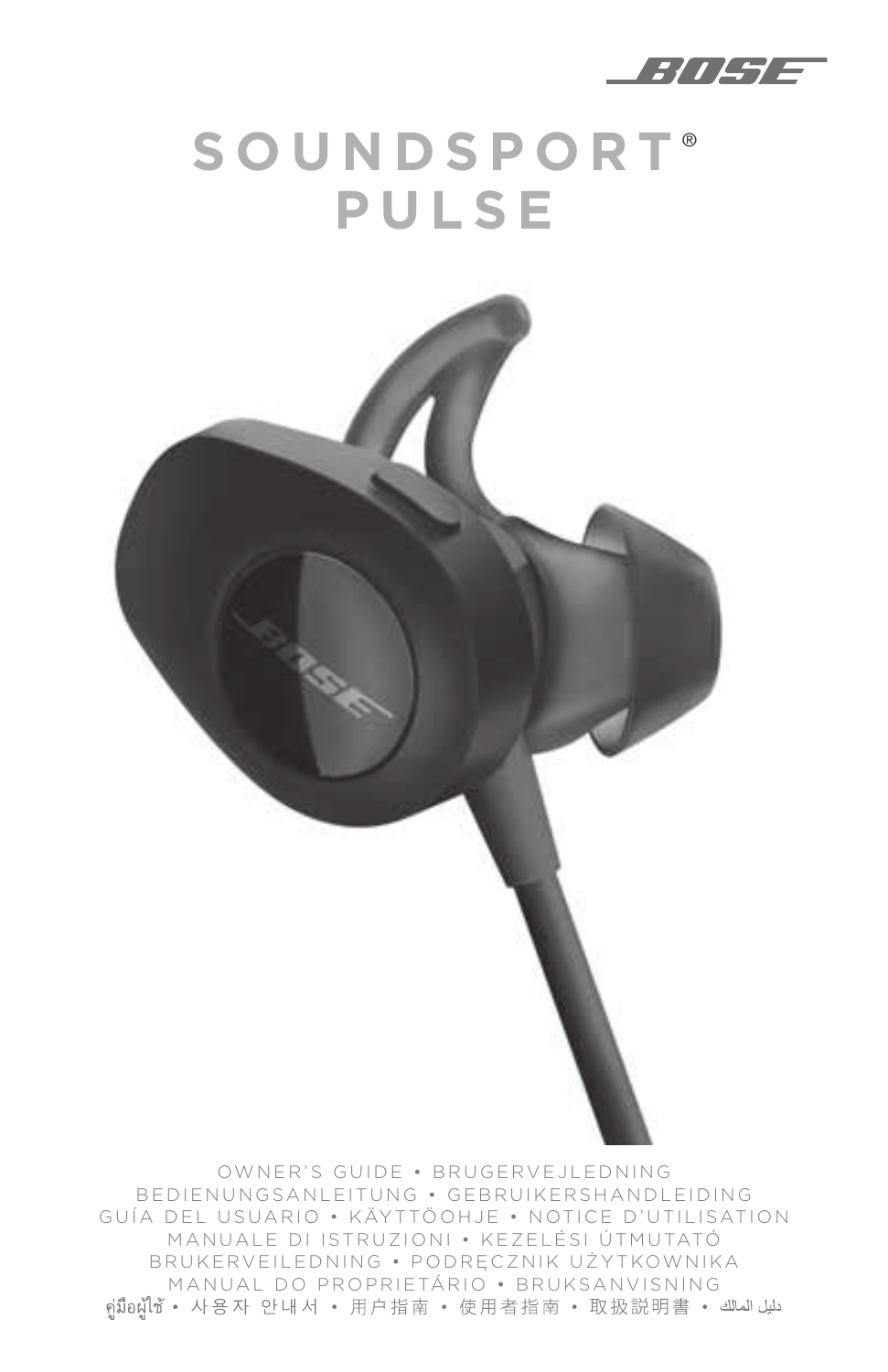#### **Please read and keep all safety and use instructions.**

#### **WARNINGS/CAUTIONS**

- Do NOT use the headphones at a high volume for any extended period.
- To avoid hearing damage, use your headphones at a comfortable, moderate volume level.
- Turn the volume down on your device before placing the headphones in/on your ears, then turn the volume up gradually until you reach a comfortable listening level.
- Use caution and follow applicable laws regarding mobile phone and headphone use if using the headphones for phone calls while driving. Some jurisdictions impose specific limitations, such as single earpiece configuration, on the use of such products while driving. DON'T use the headphones for any other purpose while driving.
- Focus on your safety and that of others if you use the headphones while engaging in any activity requiring your attention, e.g., while riding a bicycle or walking in or near traffic, a construction site or railroad, etc. Remove the headphones or adjust your volume to ensure you can hear surrounding sounds, including alarms and warning signals.
- Do NOT use the headphones if they emit any loud unusual noise. If this happens, turn the headphones off and contact Bose customer service.
- Do NOT submerge or expose the headphones for extended period to water, or wear while participating in water sports, e.g., swimming, waterskiing, surfing, etc.
- Remove headphones immediately if you experience a warming sensation or loss of audio.
- Do NOT use mobile phone adapters to connect headphones to airplane seat jacks, as this could result in injury or property damage due to overheating.



Contains small parts which may be a choking hazard. Not suitable for children under age 3.



This product contains magnetic material. Consult your physician on whether this might affect your implantable medical device.

- Do NOT make unauthorized alterations to this product.
- Use this product only with an agency approved power supply which meets local regulatory requirements (e.g., UL, CSA, VDE, CCC).
- Do not expose products containing batteries to excessive heat (e.g. from storage in direct sunlight, fire or the like).

#### **Regulatory Information**

**NOTE:** This equipment has been tested and found to comply with the limits for a Class B digital device, pursuant to Part 15 of the FCC Rules. These limits are designed to provide reasonable protection against harmful interference in a residential installation. This equipment generates, uses, and can radiate radio frequency energy and, if not installed and used in accordance with the instructions, may cause harmful interference to radio communications. However, there is no guarantee that interference will not occur in a particular installation. If this equipment does cause harmful interference to radio or television reception, which can be determined by turning the equipment off and on, the user is encouraged to try to correct the interference by one or more of the following measures:

- Reorient or relocate the receiving antenna.
- Increase the separation between the equipment and receiver.
- Connect the equipment into an outlet on a circuit different from that to which the receiver is connected.
- Consult the dealer or an experienced radio/TV technician for help.

Changes or modifications not expressly approved by Bose Corporation could void the user's authority to operate this equipment.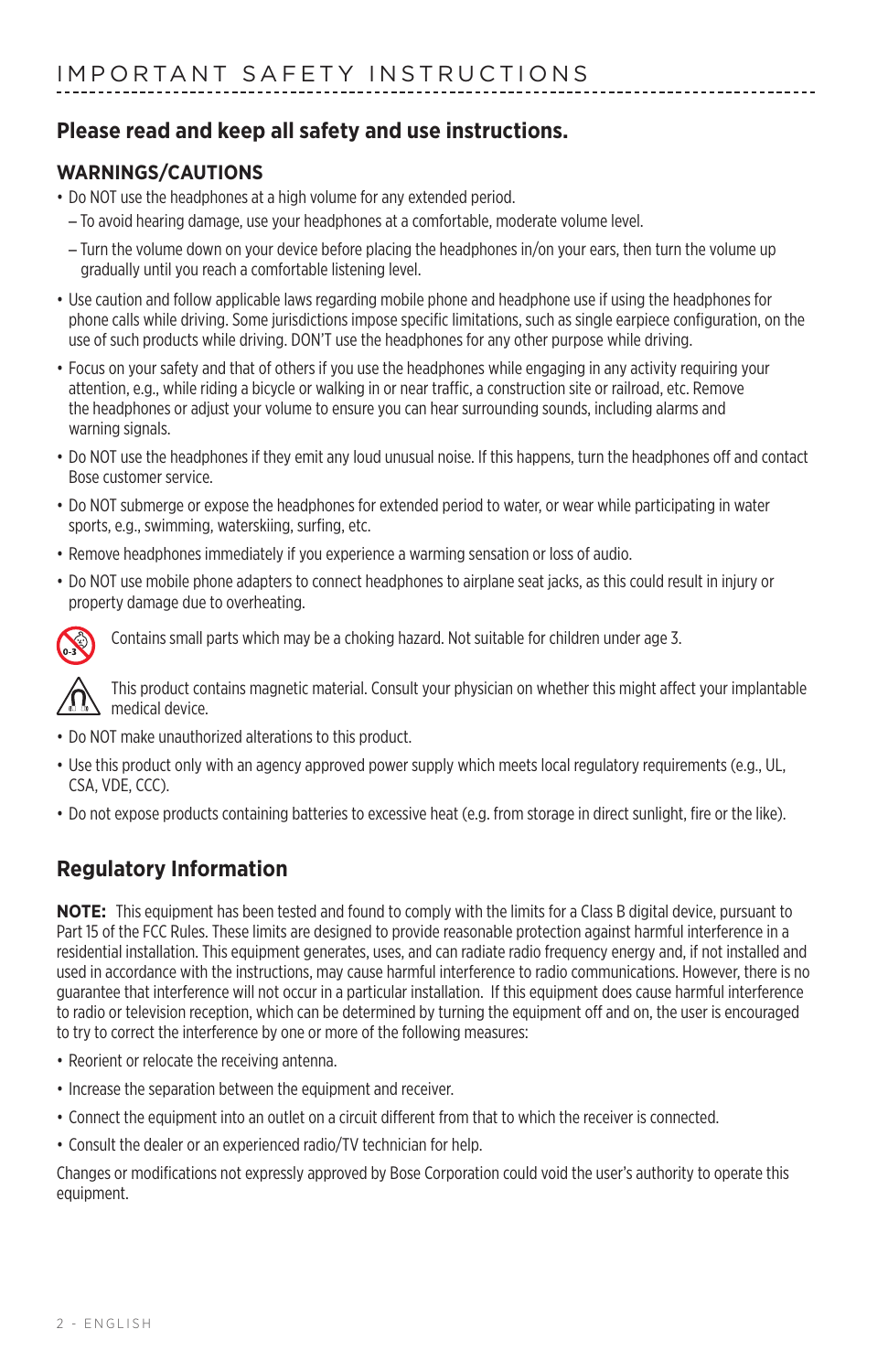This device complies with part 15 of the FCC Rules and with Industry Canada license-exempt RSS standard(s). Operation is subject to the following two conditions: (1) This device may not cause harmful interference, and (2) this device must accept any interference received, including interference that may cause undesired operation.

This device complies with FCC and Industry Canada radiation exposure limits set forth for general population. It must not be co-located or be operating in conjunction with any other antennas or transmitters.

Meets IDA Requirements.

#### **CAN ICES-3 (B)/NMB-3(B)**

#### **Management Regulation for Low-power Radio-frequency Devices**

#### **Article XII**

According to "Management Regulation for Low-power Radio-frequency Devices" without permission granted by the NCC, any company, enterprise, or user is not allowed to change frequency, enhance transmitting power or alter original characteristic as well as performance to an approved low power radio-frequency devices.

#### **Article XIV**

The low power radio-frequency devices shall not influence aircraft security and interfere legal communications; If found, the user shall cease operating immediately until no interference is achieved. The said legal communications means radio communications operated in compliance with the Telecommunications Act.

The low power radio-frequency devices must be susceptible with the interference from legal communications or ISM radio wave radiated devices.



Bose Corporation hereby declares that this product is in compliance with the essential requirements and other<br>relevant provisions of Directive 1999/5/5/2014 and all other 500 in relevant provisions of Directive 1999/5/EC and all other EU directive requirements. The complete declaration of conformity can be found at: www.Bose.com/compliance



**Please dispose of used batteries properly, following local regulations**. Do not incinerate.



This symbol means the product must not be discarded as household waste, and should be delivered to an appropriate collection facility for recycling. Proper disposal and recycling helps protect natural resources, human health and the environment. For more information on disposal and recycling of this product, contact your local municipality, disposal service, or the shop where you bought this product.



Li-ion Removal of the rechargeable lithium ion battery in this product should be conducted only by a qualified professional. Please contact your local Bose retailer or see http://products.bose.com/static/compliance/index.html for further information.



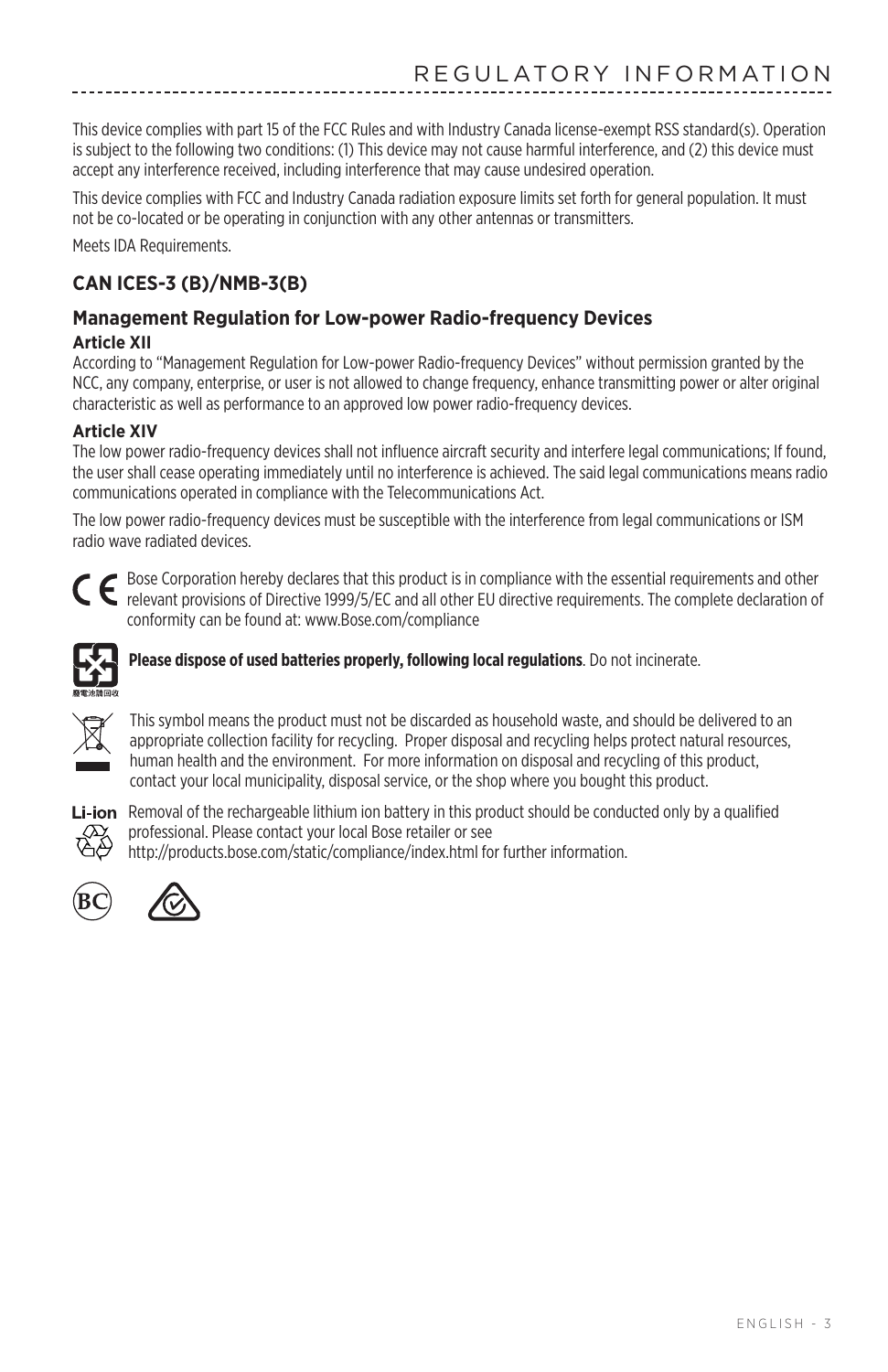| Names and Contents of Toxic or Hazardous Substances or Elements                                                                                                                   |                                                   |                        |                 |                               |                                            |                                           |
|-----------------------------------------------------------------------------------------------------------------------------------------------------------------------------------|---------------------------------------------------|------------------------|-----------------|-------------------------------|--------------------------------------------|-------------------------------------------|
|                                                                                                                                                                                   | <b>Toxic or Hazardous Substances and Elements</b> |                        |                 |                               |                                            |                                           |
| Part Name                                                                                                                                                                         | Lead<br>(Pb)                                      | <b>Mercury</b><br>(Hg) | Cadmium<br>(Cd) | <b>Hexavalent</b><br>(CR(VI)) | Polybrominated<br><b>Biphenyl</b><br>(PBB) | Polybrominated<br>diphenylether<br>(PBDE) |
| <b>PCBs</b>                                                                                                                                                                       | χ                                                 | $\Omega$               | $\cap$          | Ω                             |                                            |                                           |
| Metal Parts                                                                                                                                                                       | χ                                                 | $\Omega$               | $\cap$          | Ω                             | Ω                                          | 0                                         |
| <b>Plastic Parts</b>                                                                                                                                                              | $\Omega$                                          | $\Omega$               | $\Omega$        | $\Omega$                      | 0                                          | $\Omega$                                  |
| Speakers                                                                                                                                                                          | χ                                                 | $\Omega$               | $\cap$          | O                             | O                                          | 0                                         |
| Cables                                                                                                                                                                            | X                                                 | $\Omega$               | $\cap$          | O                             | $\Omega$                                   | 0                                         |
| This table is prepared in accordance with the provisions of SJ/T 11364.                                                                                                           |                                                   |                        |                 |                               |                                            |                                           |
| O: Indicates that this toxic or hazardous substance contained in all of the homogeneous materials for this part<br>is below the limit requirement of GB/T 26572.                  |                                                   |                        |                 |                               |                                            |                                           |
| X: Indicates that this toxic or hazardous substance contained in at least one of the homogeneous materials<br>used for this part is above the limit requirement of<br>GB/T 26572. |                                                   |                        |                 |                               |                                            |                                           |

**Date of Manufacture:** The eighth digit in the serial number indicates the year of manufacture; "6" is 2006 or 2016.

#### **Input Rating:**  $5V = -1$ A

The warranty information provided with this product does not apply in Australia and New Zealand. See www.Bose.com.au/warranty or www.Bose.co.nz/warranty for details.

The *Bluetooth*® word mark and logos are registered trademarks owned by Bluetooth SIG, Inc. and any use of such marks by Bose Corporation is under license.

The N-Mark is a trademark or registered trademark of NFC Forum, Inc. in the United States and in other countries.

"Made for iPod," "Made for iPhone," and "Made for iPad" mean that an electronic accessory has been designed to connect specifically to iPod, iPhone, or iPad, respectively, and has been certified by the developer to meet Apple performance standards. Apple is not responsible for the operation of this device or its compliance with safety and regulatory standards. Please note that the use of this accessory with iPod, iPhone or iPad may affect wireless performance.

Apple, the Apple logo, iPad, iPhone, and iPod are trademarks of Apple Inc., registered in the U.S. and other countries. The trademark "iPhone" is used with a license from Aiphone K.K.

App Store is a service mark of Apple Inc.

Android, Google Play and the Google Play logo are trademarks of Google Inc.

©2016 Bose Corporation. No part of this work may be reproduced, modified, distributed or otherwise used without prior written permission.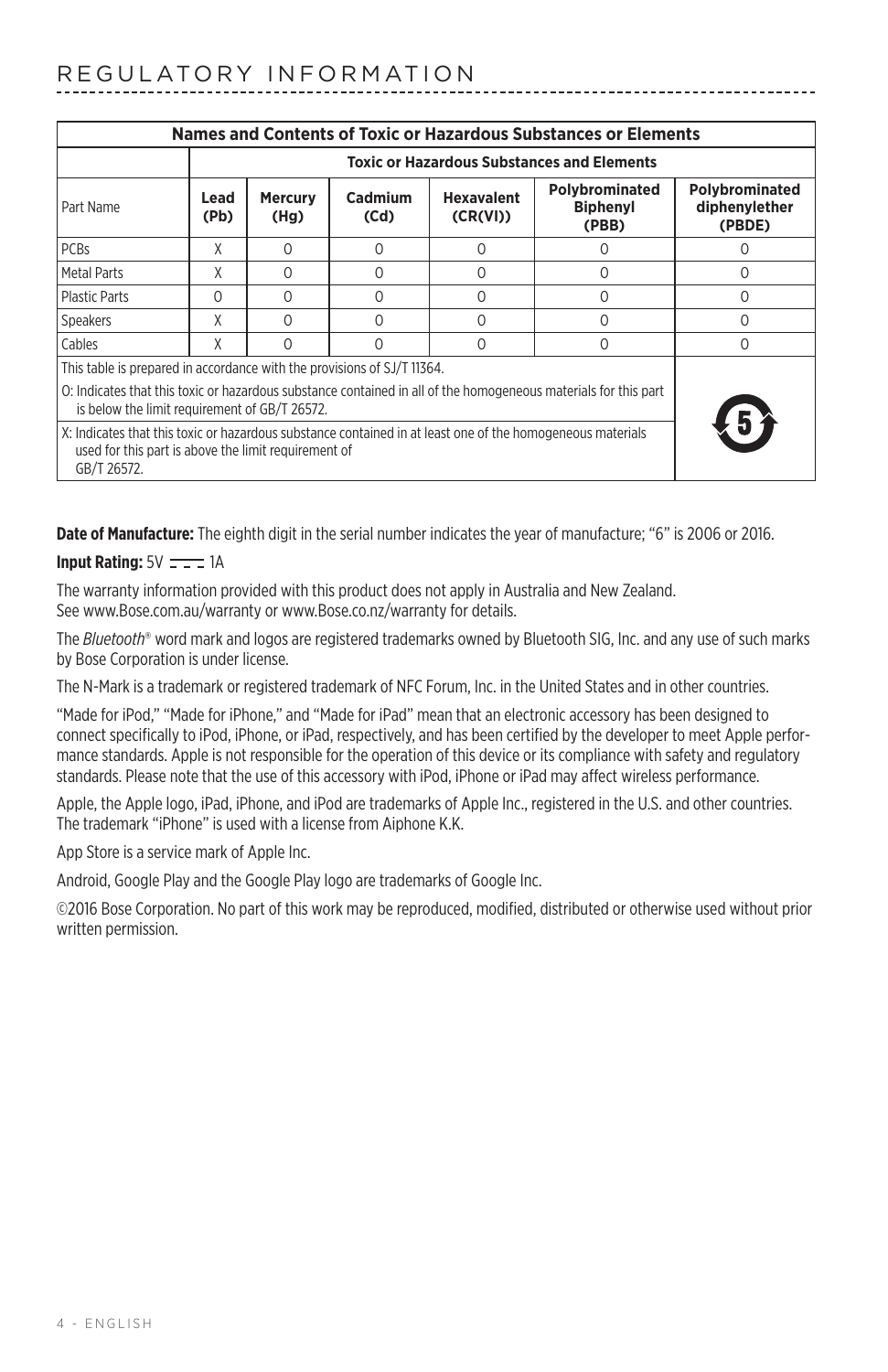### **Getting Started**

### **Bose**<sup>*c*</sup> Connect App

| $\overline{\phantom{a}}$ |  |
|--------------------------|--|
|--------------------------|--|

### **Charging the Battery**

### **Headphone Status Indicators**

### **Importance of Proper Fit**

### **Voice Prompts**

### **Bluetooth** Technology

| Pairing your mobile device using the Bose® Connect app |  |
|--------------------------------------------------------|--|
|                                                        |  |
|                                                        |  |
|                                                        |  |
|                                                        |  |
|                                                        |  |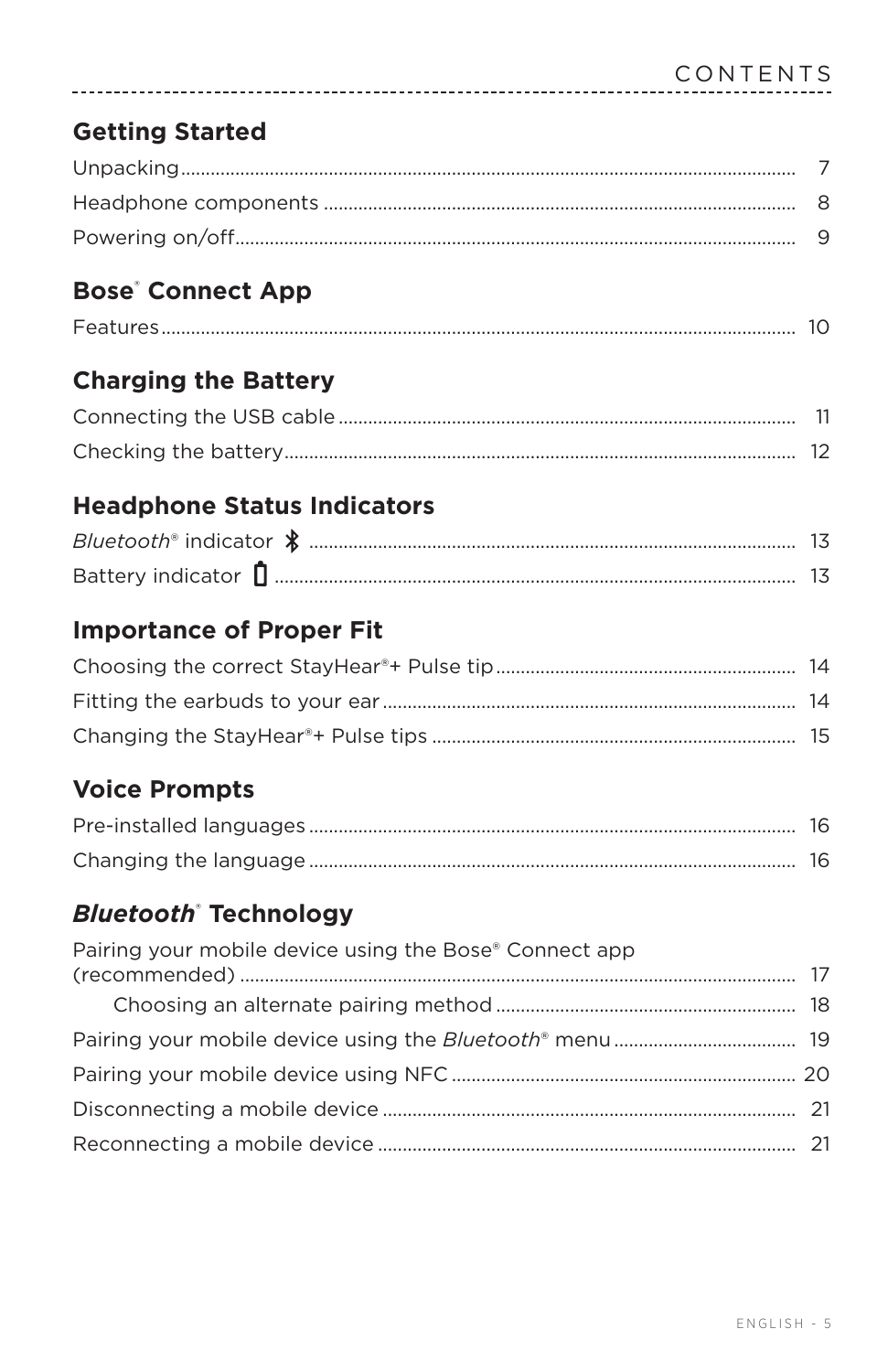#### CONTENTS

#### **Managing Multiple Connected Devices**

----------------------

#### **Heart Rate Sensor**

#### **Headphone Controls**

### **Care and Maintenance**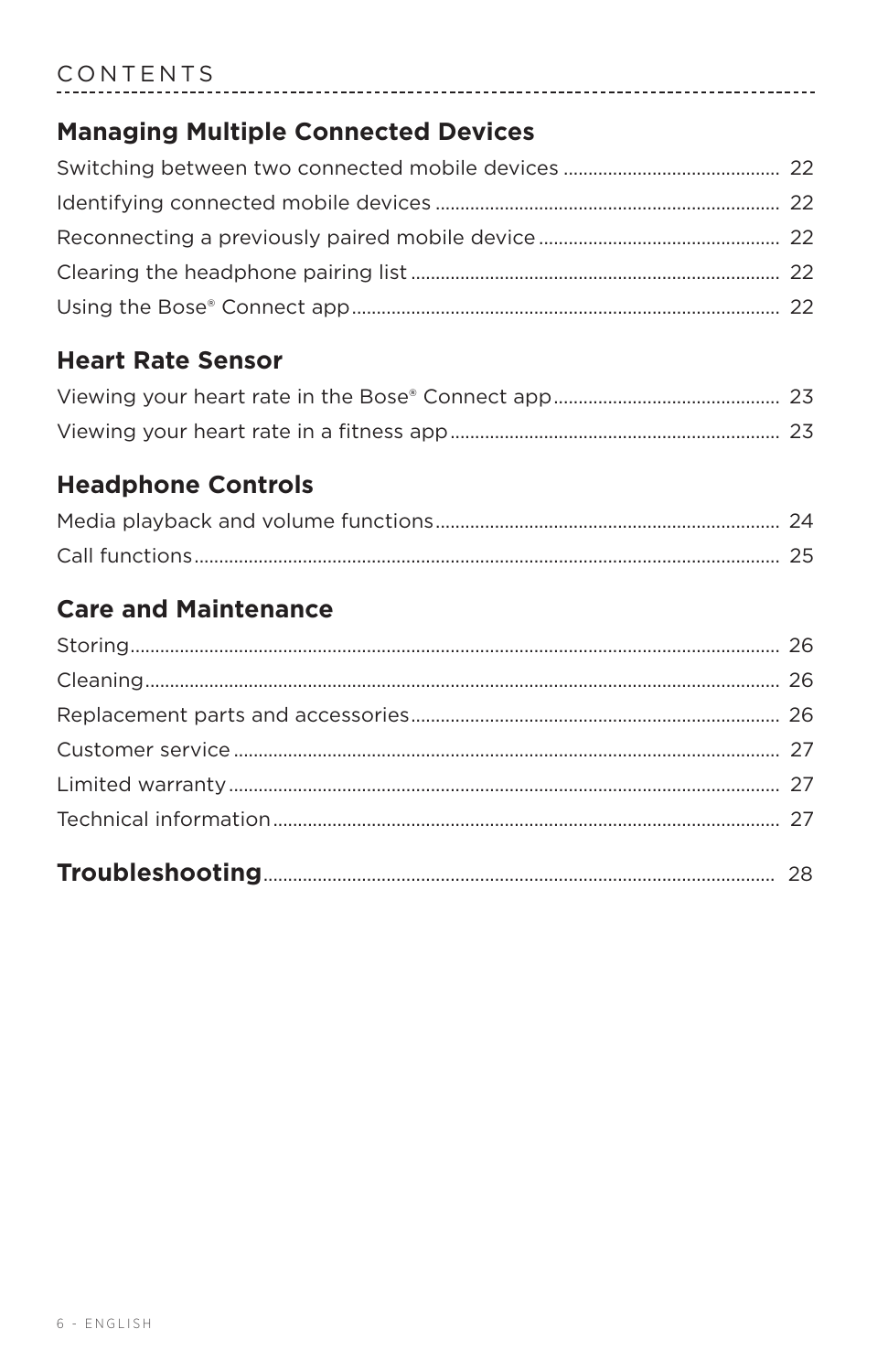## <span id="page-6-0"></span>**Unpacking**

Carefully unpack the carton and confirm that the following parts are included:



USB cable

If any part of the product is damaged, do not use it. Contact your authorized Bose dealer immediately or Bose customer service. Refer to the quick start guide in the carton for contact information.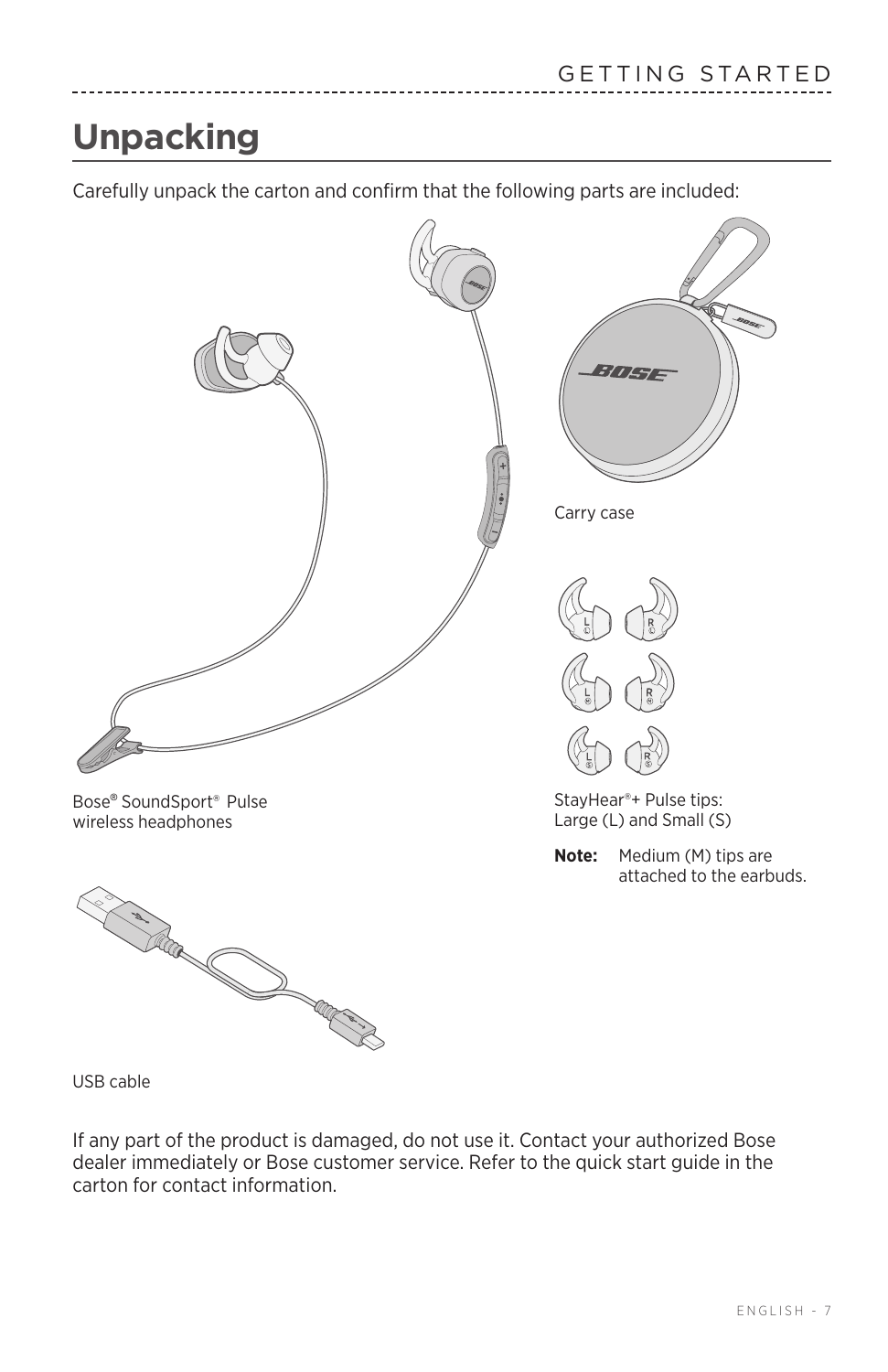## <span id="page-7-0"></span>**Headphone components**



-------------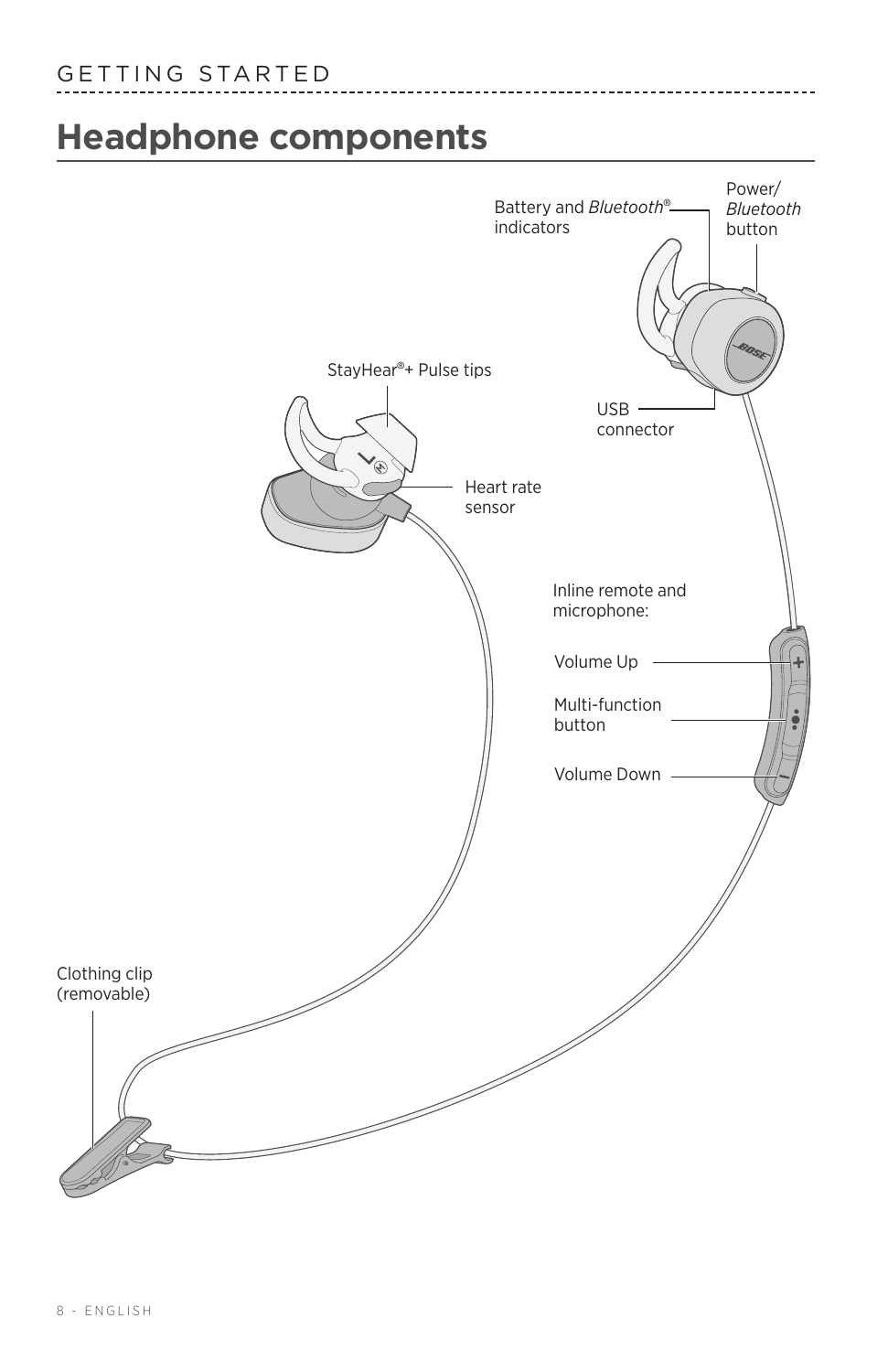## <span id="page-8-1"></span><span id="page-8-0"></span>**Powering on/off**

#### **To power on:**

Press the Power/*Bluetooth*<sup>®</sup> button until the battery indicator no glows green, yellow, or red (to indicate the current battery charge level).

#### **To power off:**

Press and hold the Power/*Bluetooth* button until **D** blinks three times and you hear the power-down tones.

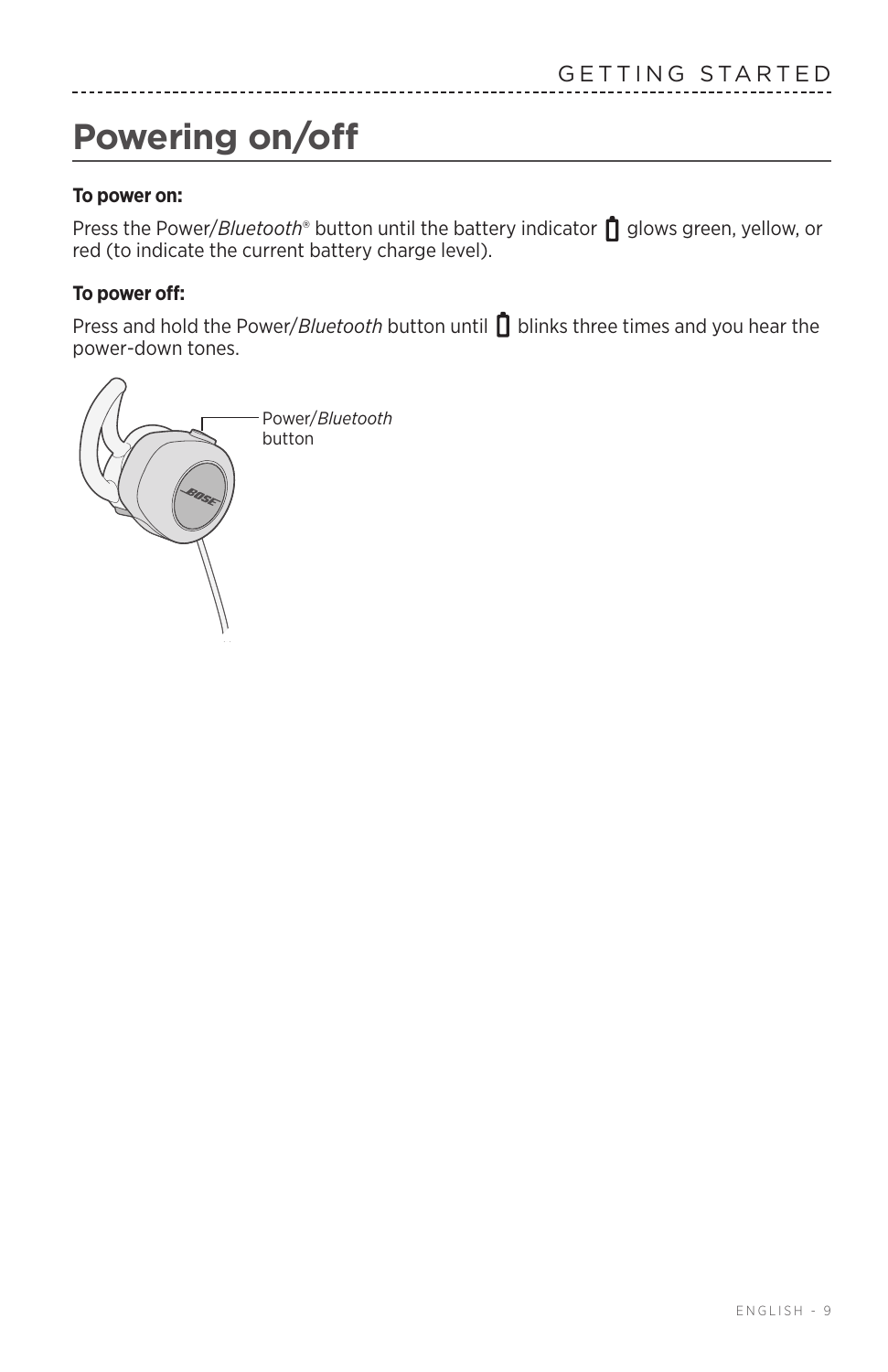<span id="page-9-1"></span><span id="page-9-0"></span>Enhance your experience with the Bose® Connect app.

#### **Features**

- Unlock the full potential of your SoundSport® Pulse wireless headphones.
- Free app compatible with most Apple and Android™ systems.
- Easily pair your mobile device with your headphones (see [page 17](#page-16-1)).
- View your real-time heart rate (see [page 23\)](#page-22-1).
- Easily connect and switch between multiple mobile devices.
- Disable voice prompts.
- Keep your headphones up-to-date with the latest software.
- Customize headphone settings, like voice prompt language and auto off.

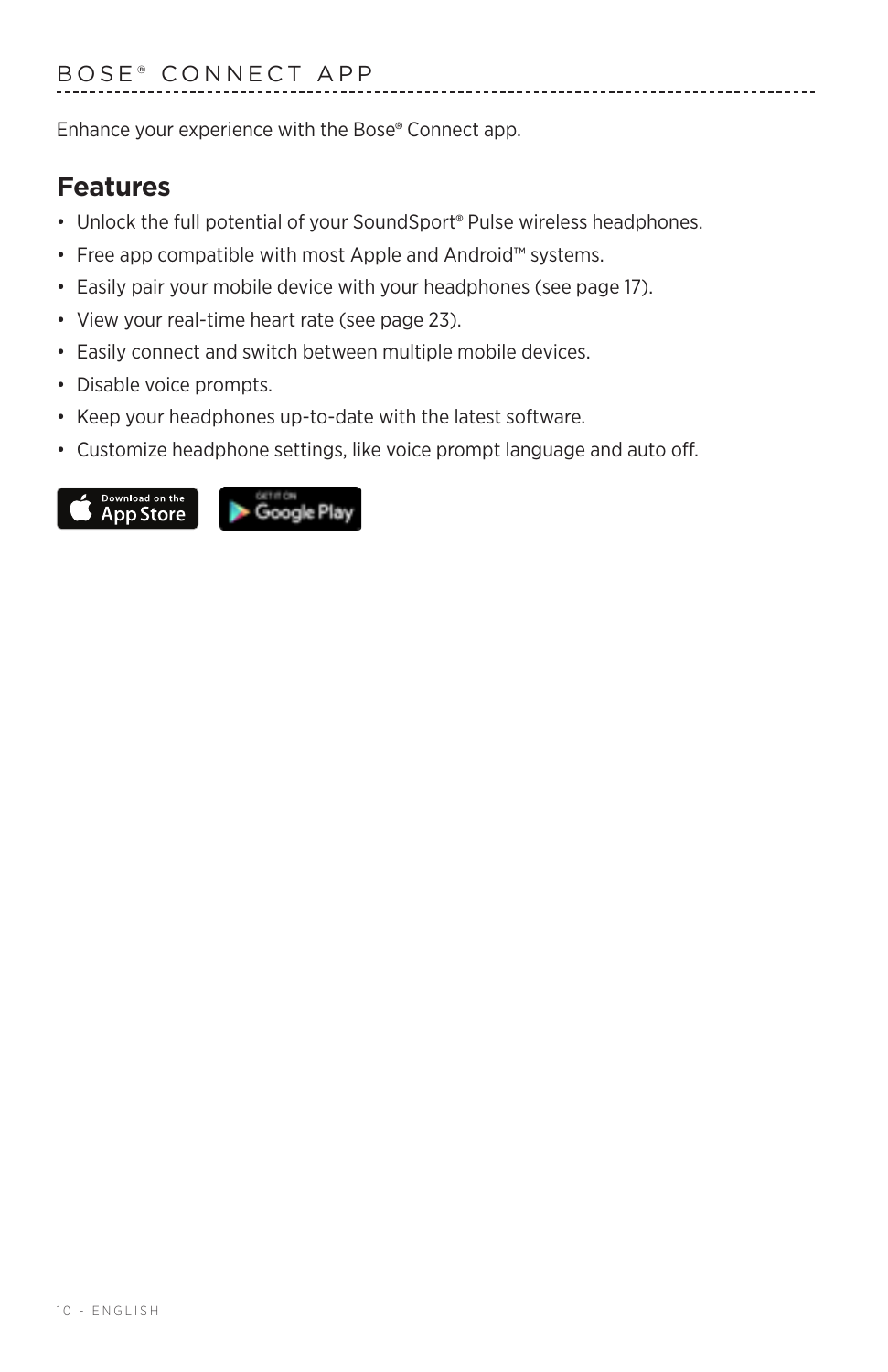## <span id="page-10-0"></span>**Connecting the USB cable**

**CAUTION:** Use this product only with an agency approved power supply which meets local regulatory requirements (e.g., UL, CSA, VDE, CCC).

- 1. Open the hinged door on the bottom of the right earbud.
- 2. Plug the small end of the USB cable into the USB connector.



- 3. Plug the other end into a USB wall charger or computer that is powered on.
	- While charging, the battery indicator  $\Box$  blinks amber.
	- When the battery is fully charged,  $\mathbf{0}$  glows green.
	- Allow up to two hours to fully charge the battery. A full charge powers the headphones for up to five hours.
	- The headphones will not play while charging.
	- **Note:** Before charging, be sure the headphones are at room temperature, between 41° F (5° C) and 104° F (40° C).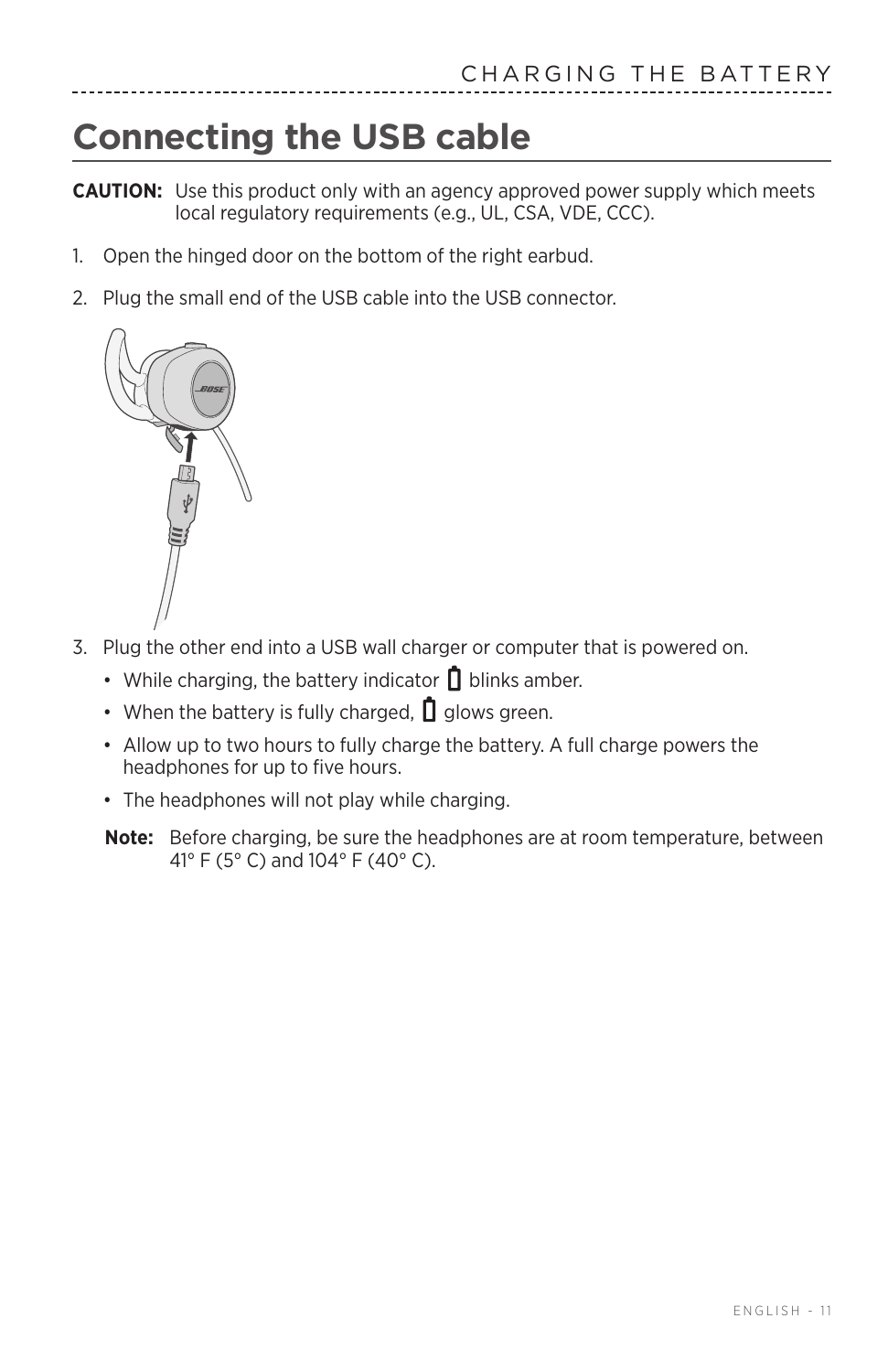## <span id="page-11-0"></span>**Checking the battery**

• Each time you power on the headphones, the voice prompt announces the headphone battery charge level, and the battery indicator  $\prod$  glows for 10 seconds. When you press any of the headphone controls,  $\prod$  glows for 10 seconds. For more information, see ["Battery indicator" on page 13.](#page-12-1)

------------

- While the headphones are in use,  $\prod$  blinks red when the battery needs charging.
- If you are connected to an Apple device, the device displays the headphone battery charge level near the upper right corner of the screen.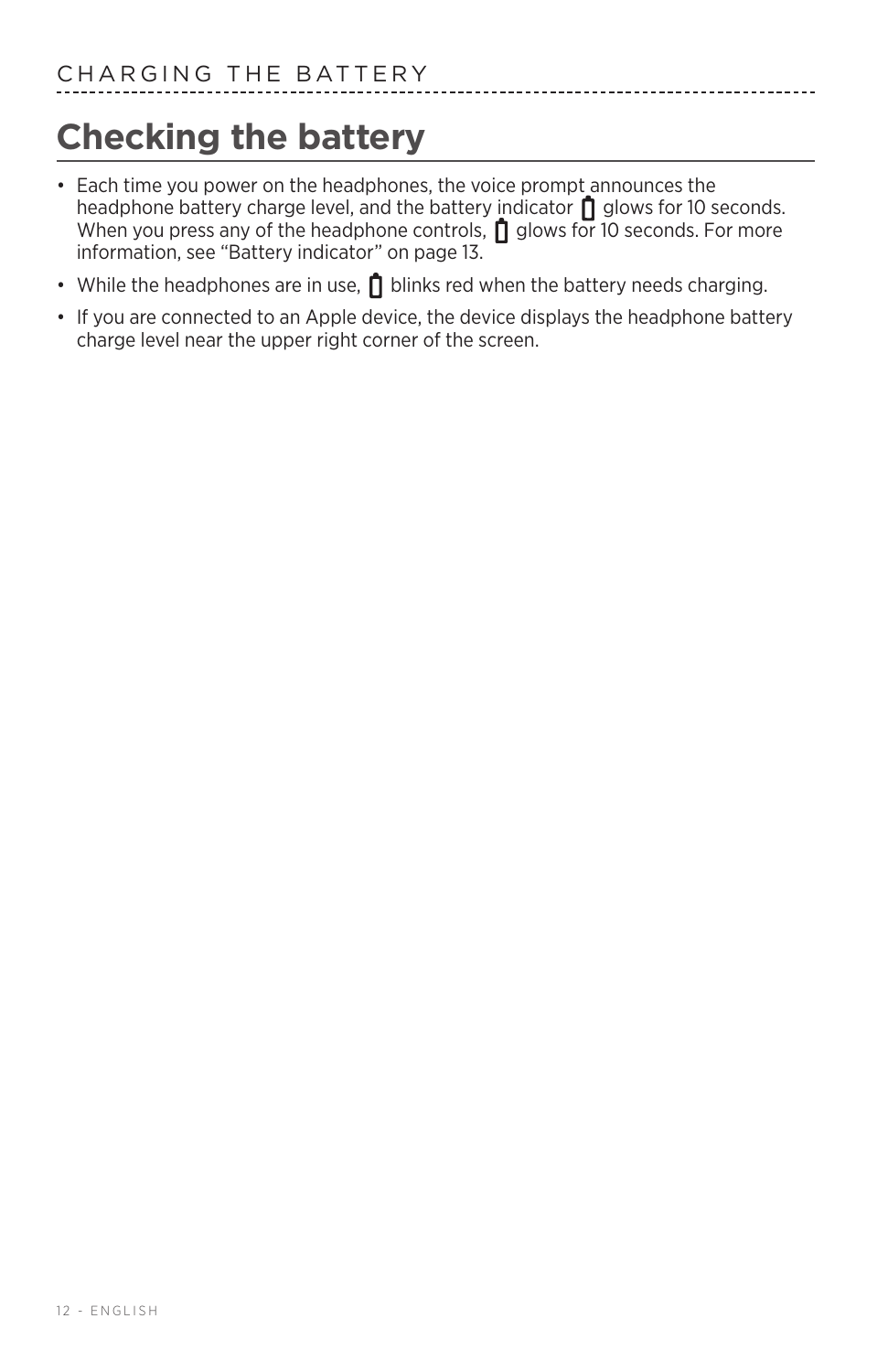<span id="page-12-0"></span>The *Bluetooth*® and battery indicators are located on the back of the right earbud.

### *Bluetooth*®  **indicator**

-----------

| Indicator activity | <b>System state</b> |
|--------------------|---------------------|
| Blinking blue      | Ready to pair       |
| Blinking white     | Connecting          |
| Solid white        | Connected           |

### <span id="page-12-1"></span>**Battery indicator**

| Indicator activity | <b>System state</b>   |
|--------------------|-----------------------|
| Green              | Medium to full charge |
| Amber              | Low charge            |
| Blinking red       | Need to charge        |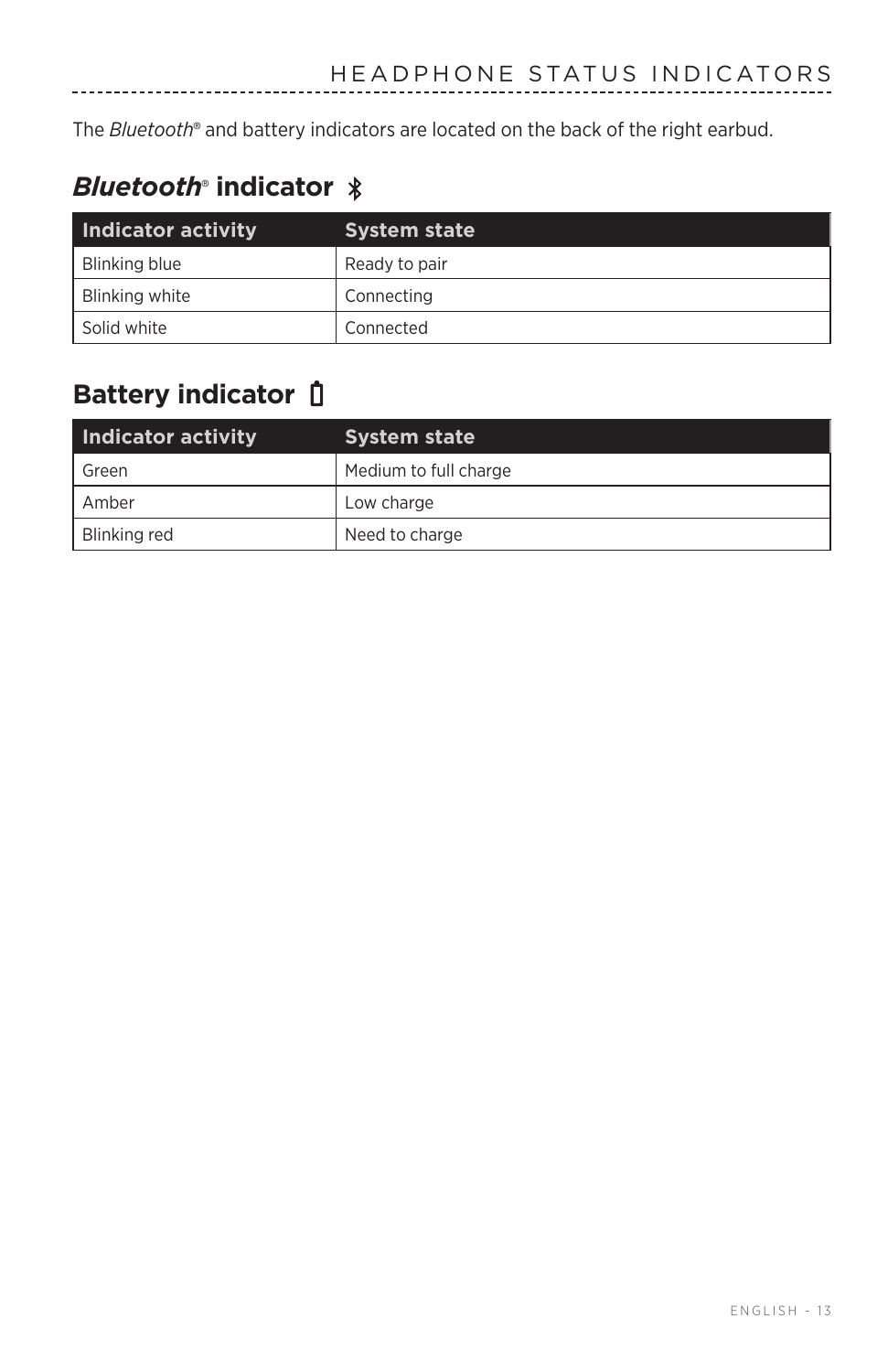## <span id="page-13-0"></span>**Choosing the correct StayHear**® **+ Pulse tip**

For optimal audio performance, it is important to choose the correct size StayHear® + Pulse tip. Select the size that gives you the best comfort and fit in each ear. To determine the best fit, you may need to try all three sizes. You may need a different size for each ear.

**Note:** To test the fit, try speaking aloud. Your voice should sound muffled in both ears; if not, select another tip size.

Each StayHear® + Pulse tip and earbud is marked with either an **L** or an **R**. Be sure to attach the left tip to the left earbud and the right tip to the right earbud.



## **Fitting the earbuds to your ear**

The StayHear® + Pulse tip allows the earbud to rest comfortably and securely in your ear. The tip wing fits just under your ear ridge.

- 1. Insert the earbud so the StayHear®+ Pulse tip gently rests in the opening of the ear canal.
- 2. Tilt the earbud back and tuck the tip wing under the ear ridge until it is secure.

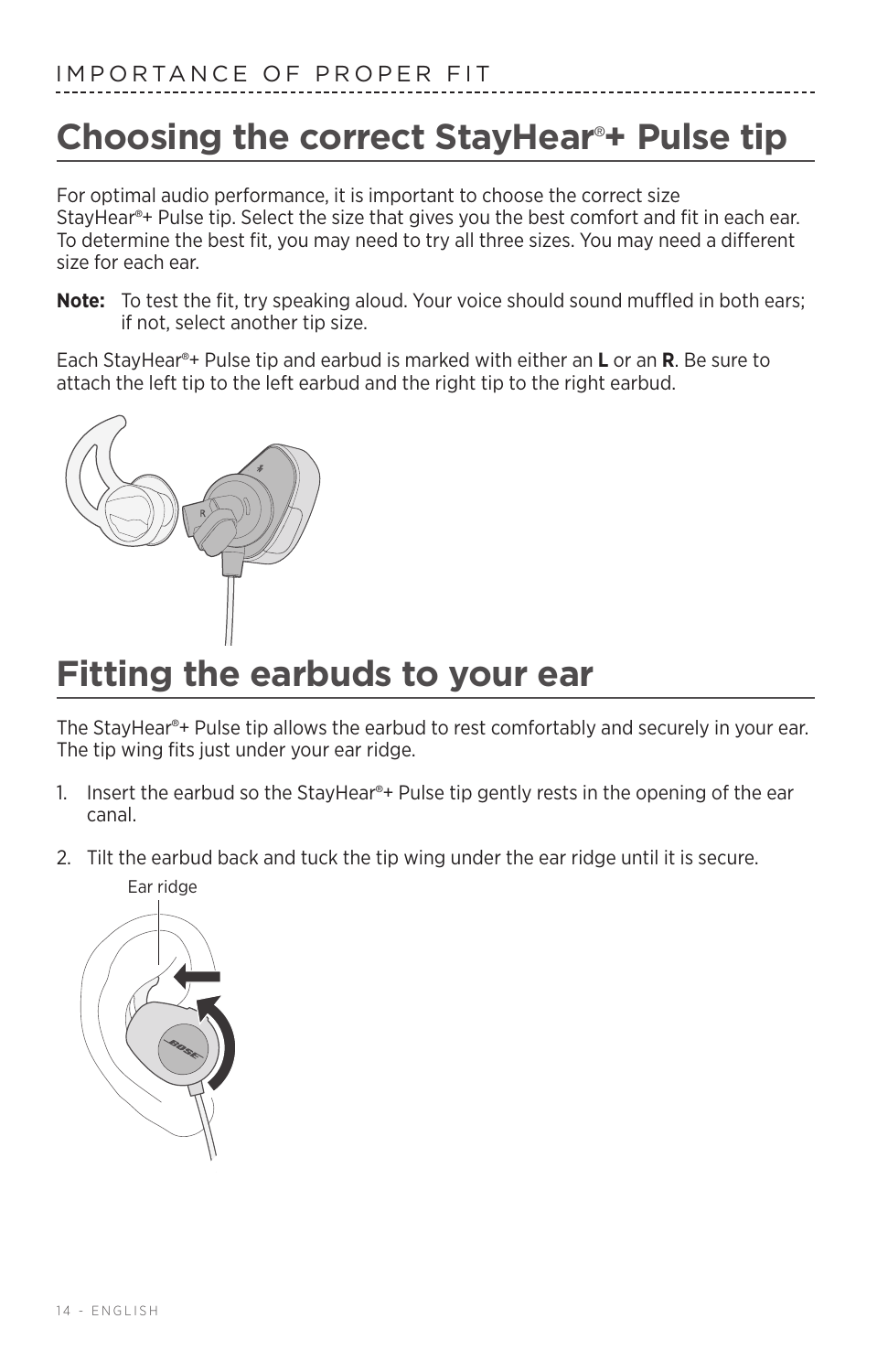## <span id="page-14-1"></span><span id="page-14-0"></span>**Changing the StayHear**® **+ Pulse tips**

- 1. Holding the earbud by the stem, gently grasp the attached StayHear®+ Pulse tip and peel it away from the earbud.
	- CAUTION: To prevent tearing, grasp the StayHear®+ Pulse tip by its base. Do not pull on the tip wing.



- 2. Align the opening of the new StayHear®+ Pulse tip with the earbud nozzle and rotate the tip onto the nozzle.
	- **Note:** Make sure the heart rate sensor (left earbud) and heart rate sensor replica (right earbud) protrude through the matching cutouts on the tips.



3. Press the base of the tip until it clicks securely into place.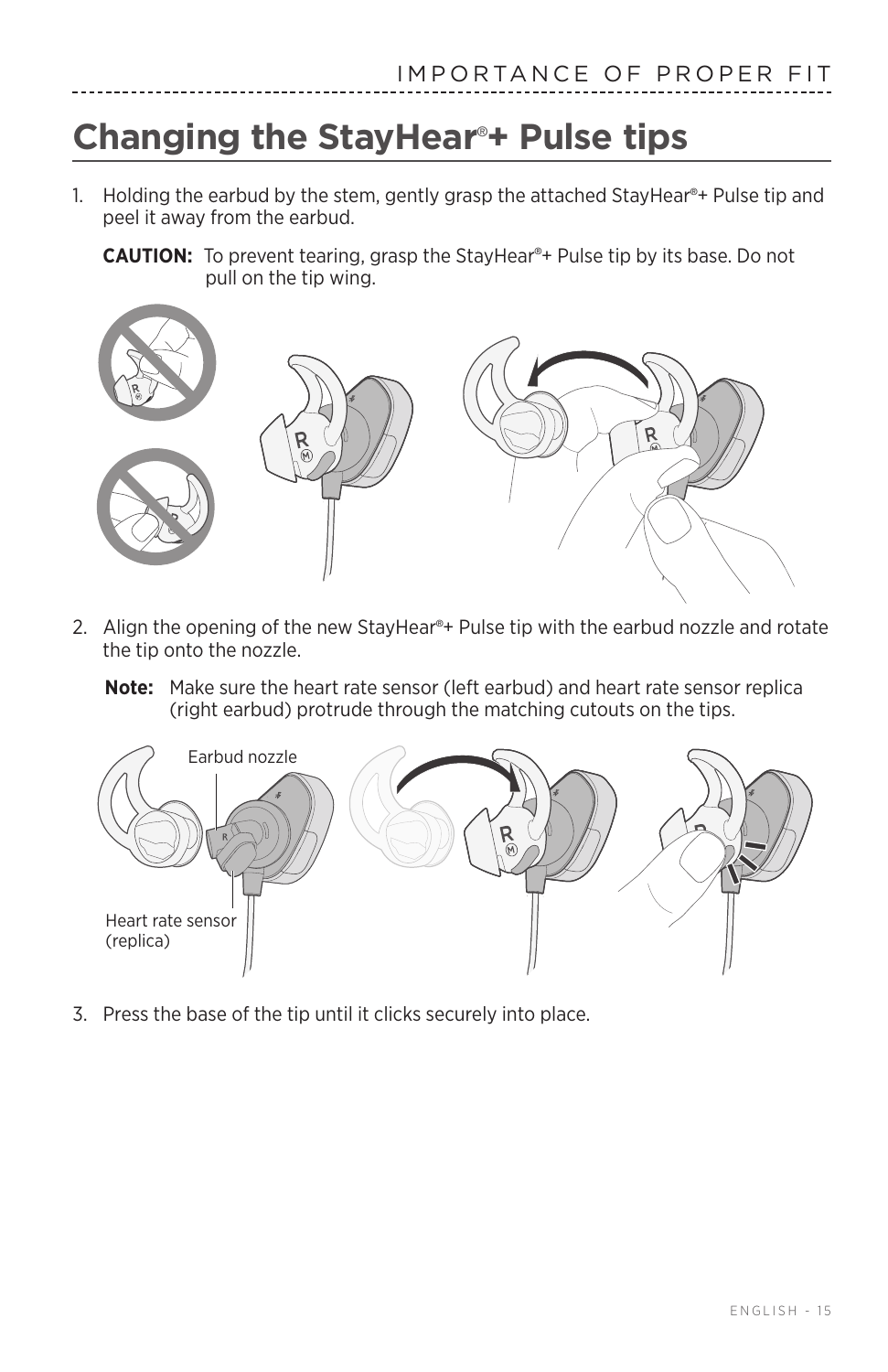### <span id="page-15-0"></span>VOICE PROMPTS

Voice prompts guide you through the pairing and connecting processes.

## **Pre-installed languages**

The following languages are pre-installed on your headphones:

- 
- 
- Spanish Mandarin Italian Dutch
	-
- French Japanese Portuguese

#### **To check for additional languages**

Visit: global.Bose.com/Support/SSP

## **Changing the language**

When you turn on the headphones for the first time, the voice prompts are in English. To select a different language:

- 1. Press and hold  $+$  and  $-$  simultaneously until you hear the voice prompt for the first language option.
- 2. Press  $+$  or  $-$  to move through the list of languages.
- 3. When you hear your language, press and hold  $\bullet \bullet \bullet$  to select.

**Note:** You can also change the voice prompt language using the Bose Connect app.

16 - ENGLISH

- English German Korean Swedish
	-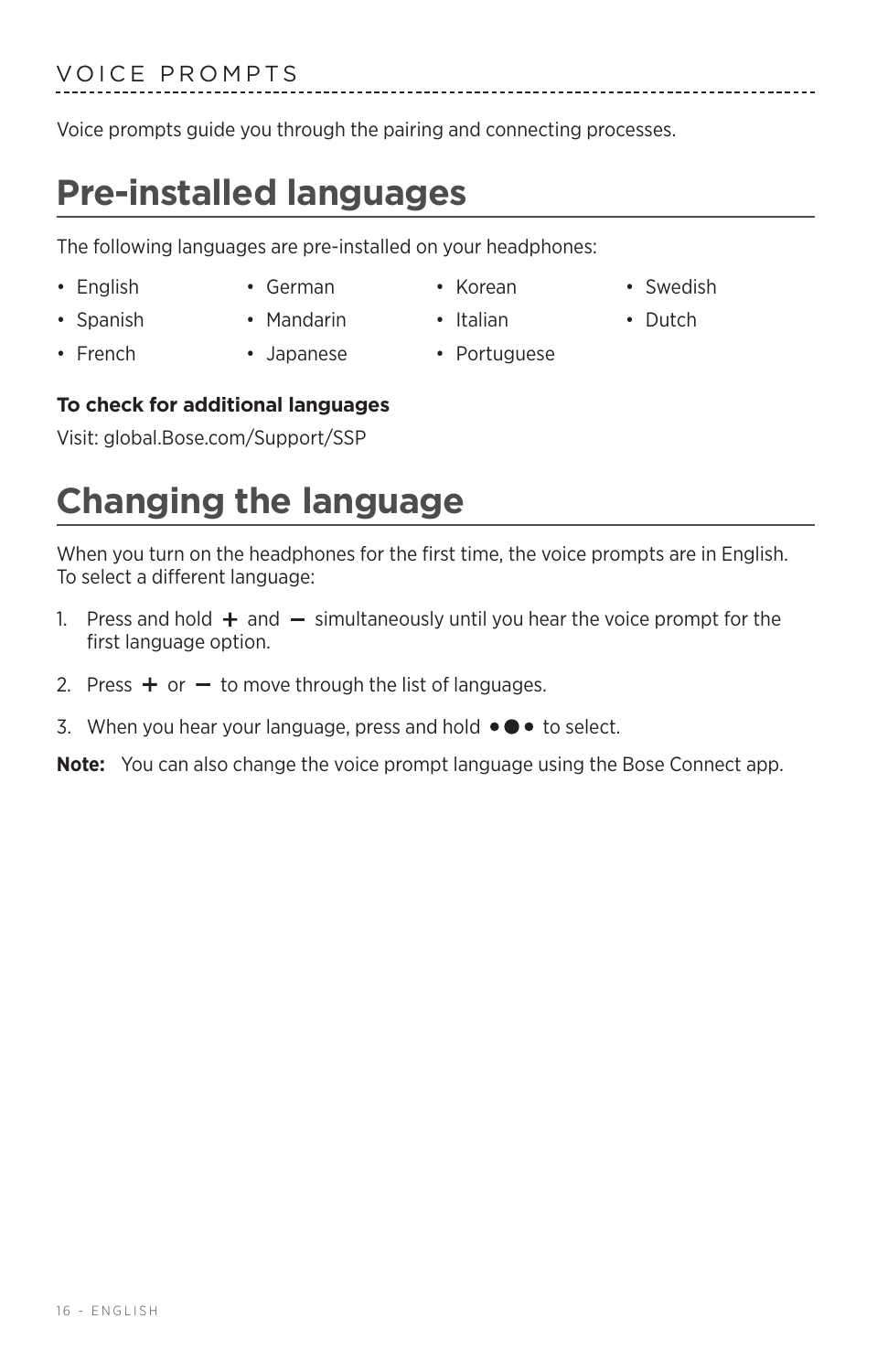<span id="page-16-0"></span>*Bluetooth*® wireless technology lets you stream music from mobile devices such as smartphones, tablets and laptop computers. Before you can stream music from a mobile device, you must pair the mobile device with your headphones.

### <span id="page-16-1"></span>**Pairing your mobile device using the Bose**®  **Connect app (recommended)**

1. Power on your headphones.



2. Download the Bose® Connect app and follow the on-screen connection instructions.



Once paired, you hear "Connected to <*device name>*" or  $\oint$  glows solid white.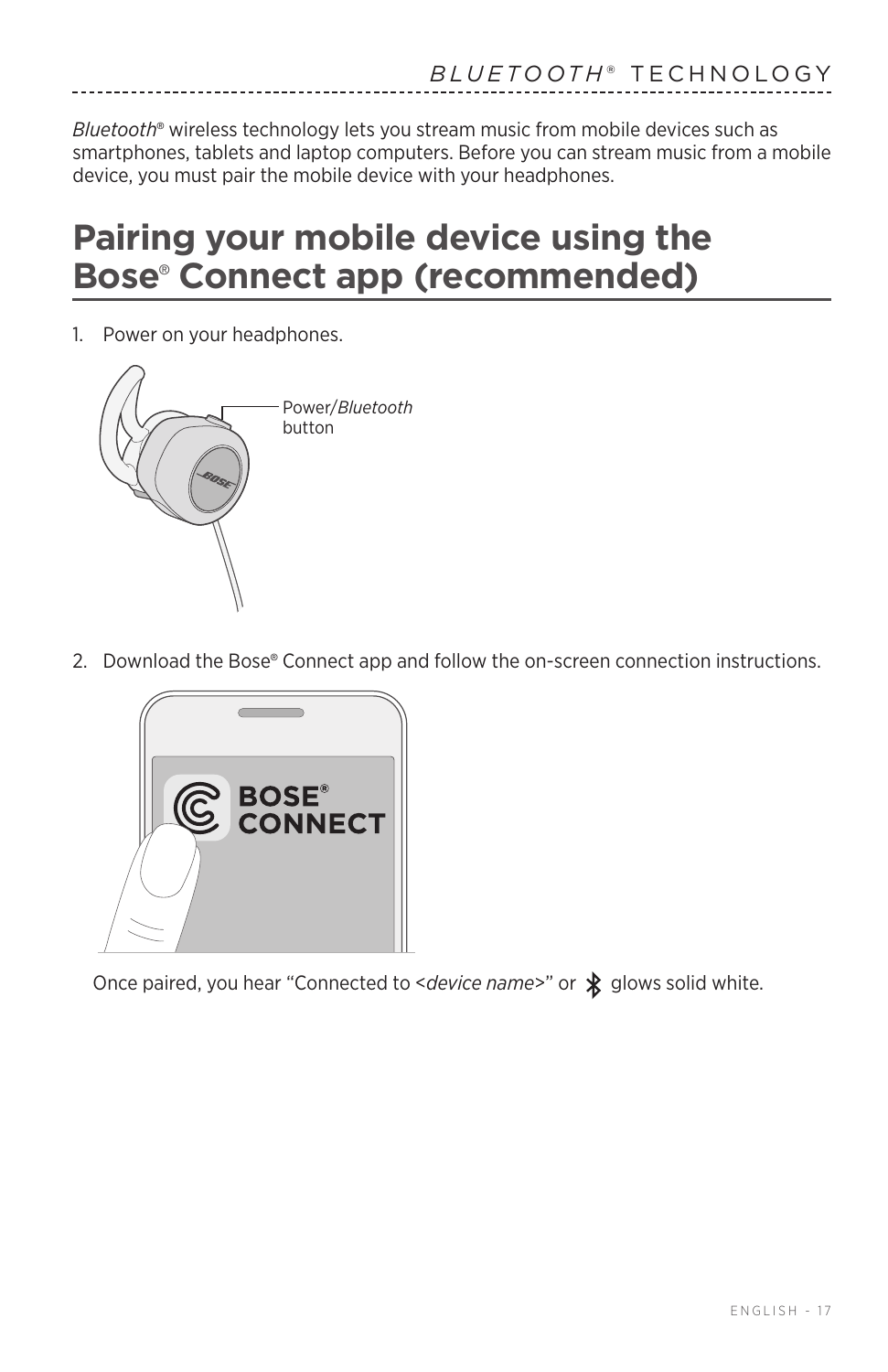### <span id="page-17-0"></span>**Choosing an alternate pairing method**

If you are unable to pair your mobile device using the Bose® Connect app, you can pair using the *Bluetooth*® settings menu or Near Field Communication (NFC).

---------------------------------

#### **What is NFC?**

NFC uses *Bluetooth* technology to let two devices establish wireless communication with each other by simply tapping the devices together. Refer to your mobile device owner's guide to see if your model supports NFC.

| If your mobile device does not support<br>Bluetooth pairing via NFC or if you are unsure: | Follow the instructions for "Pairing your mobile<br>device using the <i>Bluetooth</i> settings menu" on<br>page 19. |
|-------------------------------------------------------------------------------------------|---------------------------------------------------------------------------------------------------------------------|
| If your mobile device supports <i>Bluetooth</i>                                           | Follow the instructions for "Pairing your mobile                                                                    |
| pairing using NFC:                                                                        | device with NFC" on page 20.                                                                                        |

#### **Note:** If your mobile device supports *Bluetooth* pairing via NFC, you can use either pairing method.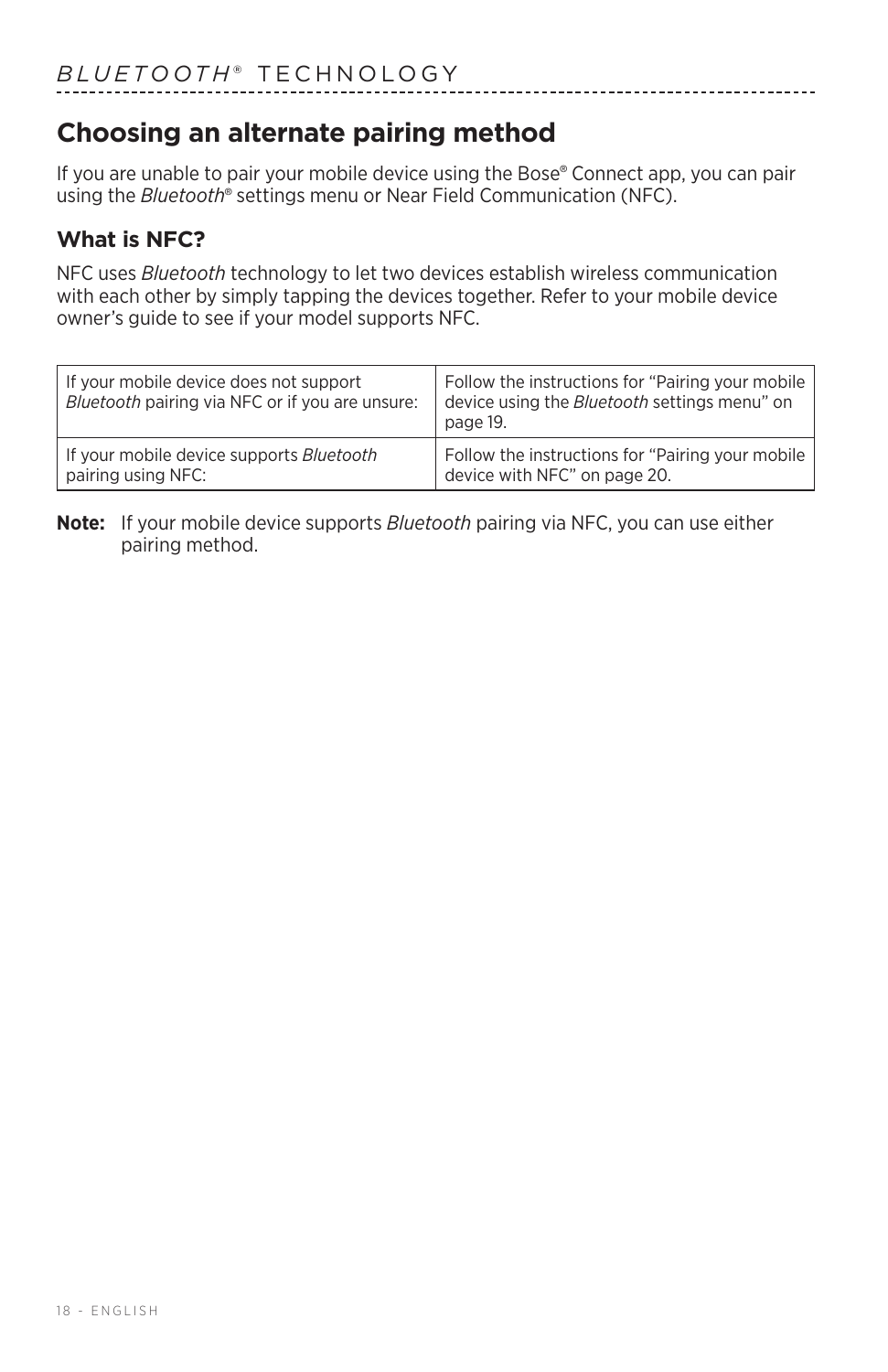## <span id="page-18-1"></span><span id="page-18-0"></span>**Pairing your mobile device using the**  *Bluetooth*®  **menu**

1. With your headphones powered on, press and hold the Power/*Bluetooth*® button until you hear "Ready to pair" or the *Bluetooth* indicator  $\hat{\mathbf{\mathcal{X}}}$  blinks blue.



2. On your mobile device, turn on the *Bluetooth* feature.

**Tip:** The *Bluetooth* feature is usually found in the Settings menu.

3. Select your Bose® SoundSport® Pulse wireless headphones from the device list.



Once paired, you hear "Connected to <*device name>"* or  $\oint$  glows solid white.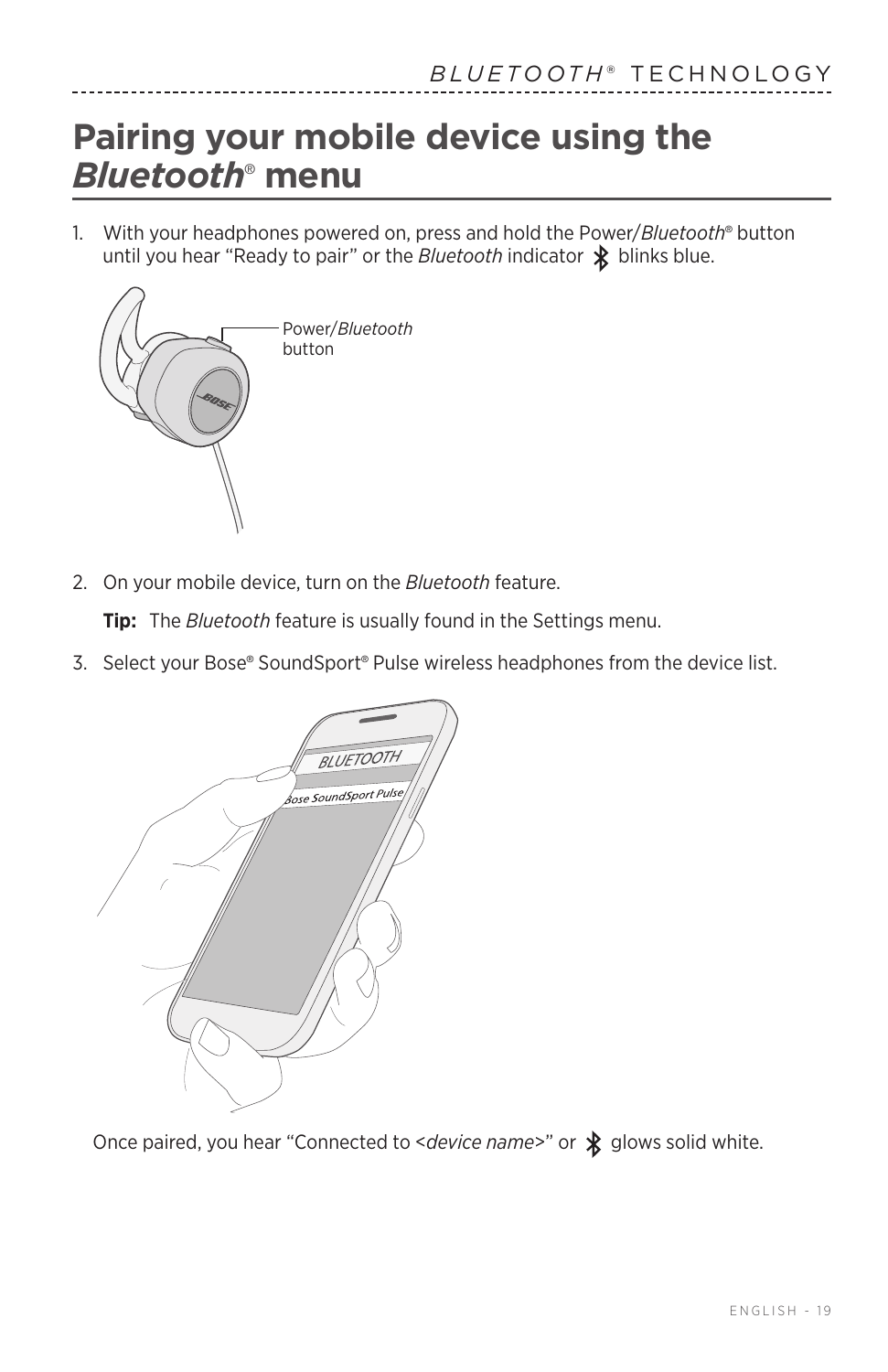## <span id="page-19-1"></span><span id="page-19-0"></span>**Pairing your mobile device using NFC**

- 1. With your headphones powered on, unlock your mobile device and turn on the *Bluetooth*® and NFC features. Refer to your mobile device owner's guide to learn more about these features.
- 2. Tap the NFC touchpoint on your mobile device to the back of the inline remote.

Your mobile device may prompt you to accept pairing.



Once paired, you hear "Connected to <*device name*>" or the *Bluetooth* indicator glows solid white.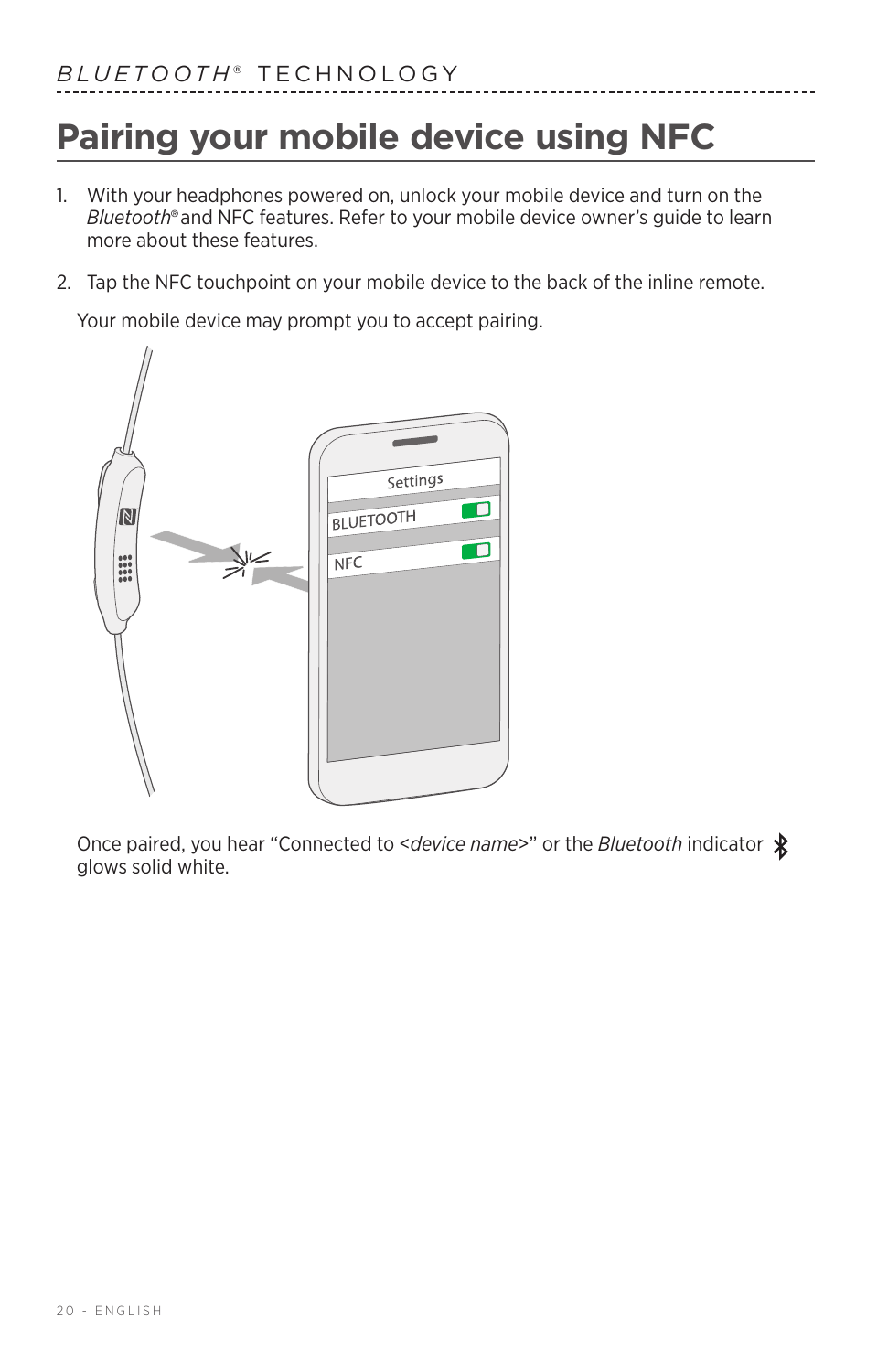## <span id="page-20-0"></span>**Disconnecting a mobile device**

- Turn off the *Bluetooth*® feature on your mobile device.
- If your mobile device supports NFC, tap the NFC touchpoint on your mobile device to the back of the inline remote.

## **Reconnecting a mobile device**

• When powered on, the headphones try to reconnect with the two most recently-connected mobile devices.

**Note:** The mobile devices must be within range and powered on.

• If your mobile device supports NFC, tap the NFC touchpoint on your mobile device to the back of the inline remote.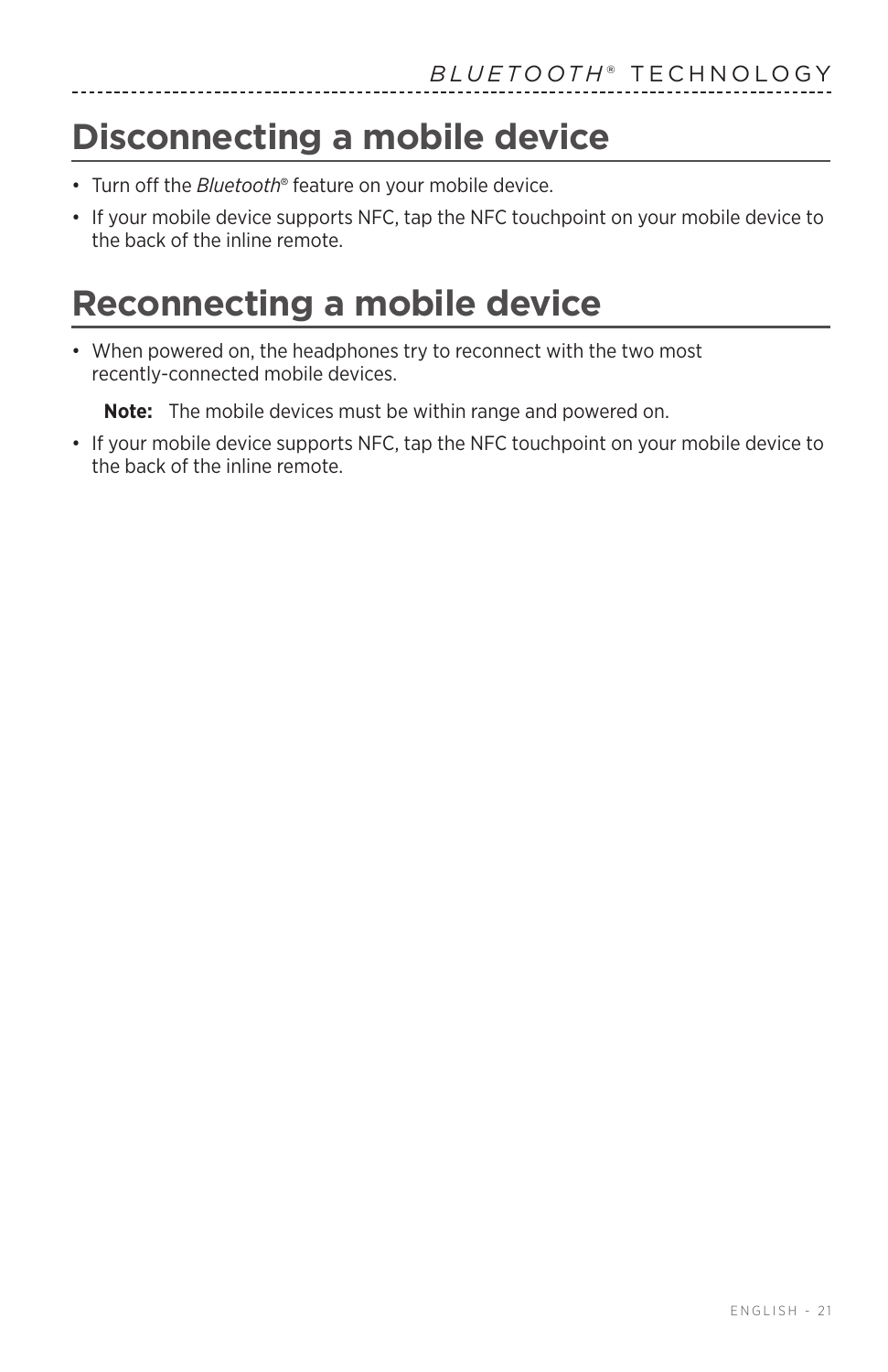<span id="page-21-0"></span>You can store up to eight paired mobile devices in the headphone pairing list and your headphones can be actively connected to two mobile devices at a time.

**Note:** You can only play audio from one mobile device at a time.

### **Switching between two connected mobile devices**

- 1. Pause audio on your first mobile device.
- 2. Play audio on your second mobile device.

### **Identifying connected mobile devices**

Press the Power/Bluetooth<sup>®</sup> button to hear which mobile devices are currently connected.

### **Reconnecting a previously paired mobile device**

- 1. Press the Power/*Bluetooth* button to hear which mobile device is connected.
- 2. Press the Power/*Bluetooth* button again within three seconds to connect to the next mobile device in the headphone pairing list. Repeat until you hear the correct mobile device name.
- 3. Play audio on the connected mobile device.

### **Clearing the headphone pairing list**

- 1. Press and hold the Power/*Bluetooth* button for 10 seconds, until you hear "*Bluetooth* device list cleared."
- 2. Delete your SoundSport® Pulse wireless headphones from the *Bluetooth* list on your mobile device.

All mobile devices are cleared and the headphones are ready to pair a new mobile device.

### **Using the Bose**® **Connect app**

You can also easily manage multiple connected devices using the Bose Connect app. For more information, see ["Bose® Connect App" on page 10.](#page-9-1)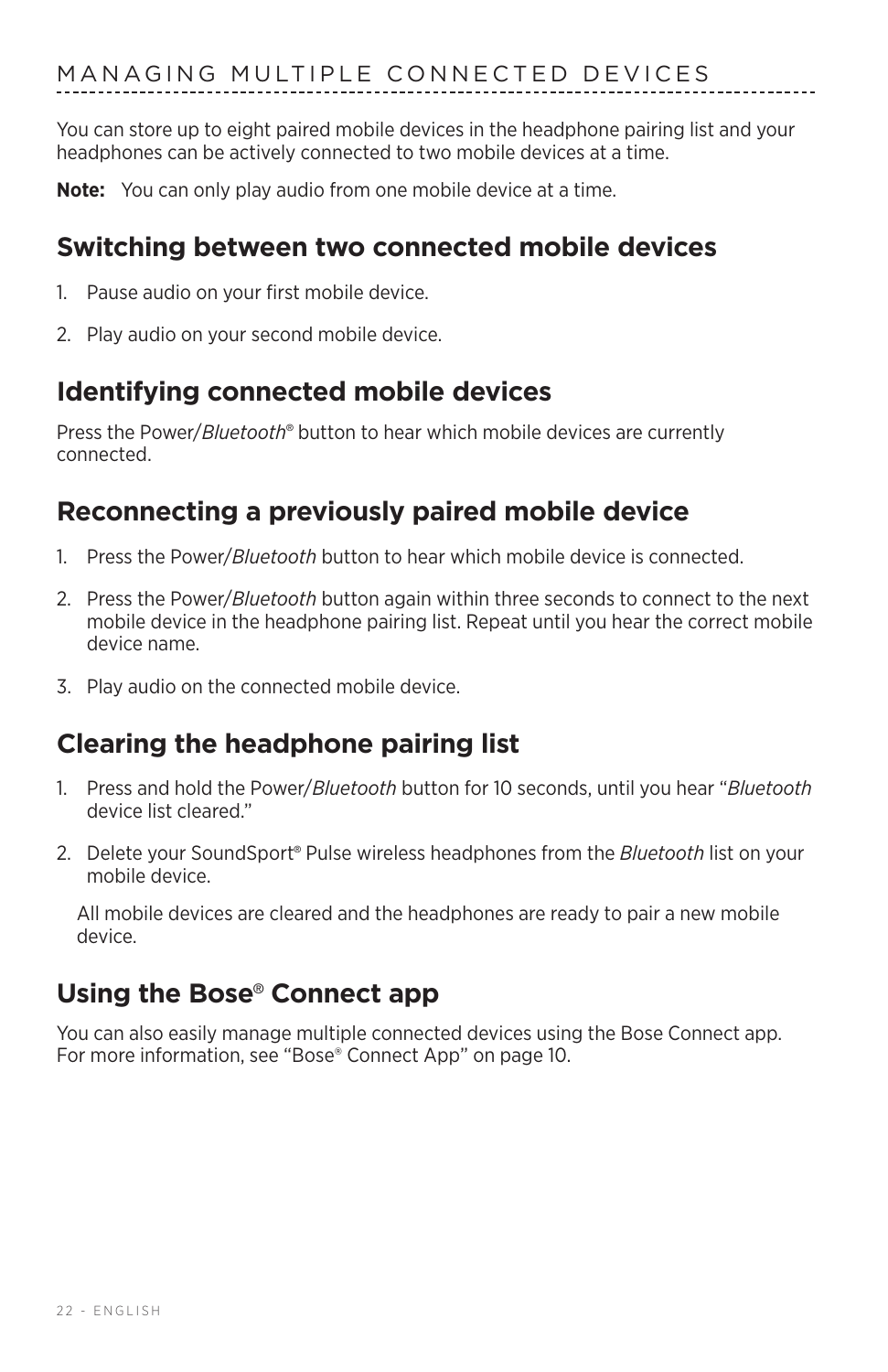## <span id="page-22-1"></span><span id="page-22-0"></span>**Viewing your heart rate in the Bose**®  **Connect app**

After your headphones are connected to your mobile device, you can view your real-time heart rate in the Bose® Connect app.



**Note:** To view your heart rate, make sure the left earbud is securely in place throughout your workout.

## **Viewing your heart rate in a fitness app**

After your headphones are connected to your mobile device, you can view your heart rate in most popular fitness apps. To begin, set up your headphones as the heart rate sensor in your fitness app.

#### **Tips for setup**

- During setup, keep your earbuds in your ears.
- During setup, move away from any other devices with heart rate sensors.
- In your fitness app's Settings menu, look for a "Devices," "Hardware" or "Heart Rate Monitor" menu. Select "Search for sensor" or "Auto-connect."
- Some fitness apps may require you to select **HR-Bose SoundSport Pulse** as the heart rate sensor in the device list.
- Some fitness apps may require you to select "Start workout" to view your heart rate.
- Make sure the left earbud is securely in place throughout your workout.
- Refer to your fitness app's help menu for more information on connecting to a heart rate sensor.

**Note:** Some fitness apps require a paid subscription to view detailed heart rate data.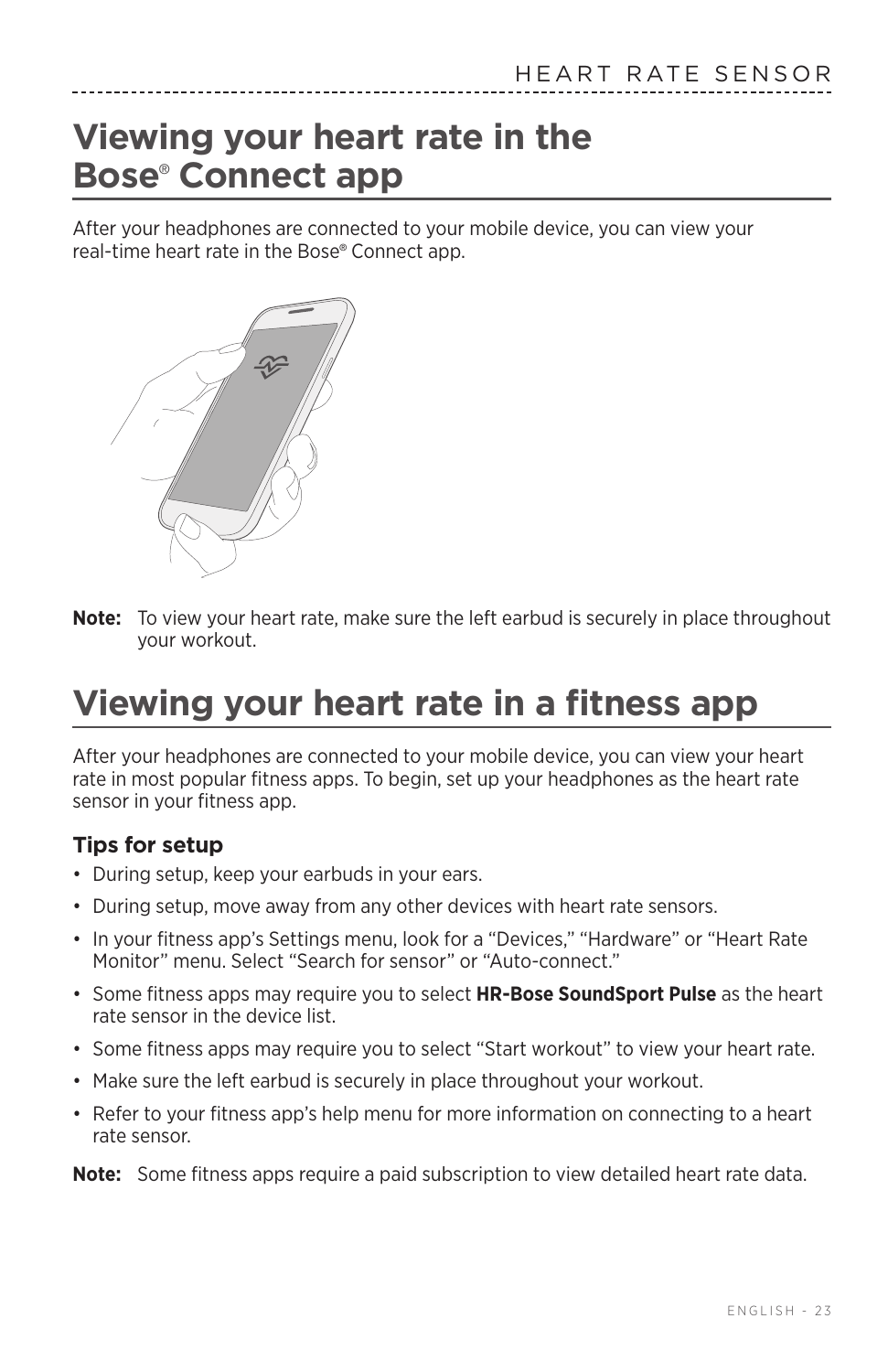## <span id="page-23-0"></span>**Media playback and volume functions**

The headphone controls are located on the inline remote below the right earbud.



| <b>Function</b> | What to do                                                                    |
|-----------------|-------------------------------------------------------------------------------|
| Play/Pause      | Press $\bullet \bullet \bullet$ .                                             |
| Skip Forward    | Press $\bullet \bullet \bullet$ twice quickly.                                |
| Skip Backward   | Press $\bullet \bullet \bullet$ three times quickly.                          |
| Fast forward    | Press ● ● twice quickly and hold the second press.                            |
| Rewind          | Press $\bullet \bullet \bullet$ three times quickly and hold the third press. |
| Volume Up       | Press $+$ .                                                                   |
| Volume Down     | Press $-$ .                                                                   |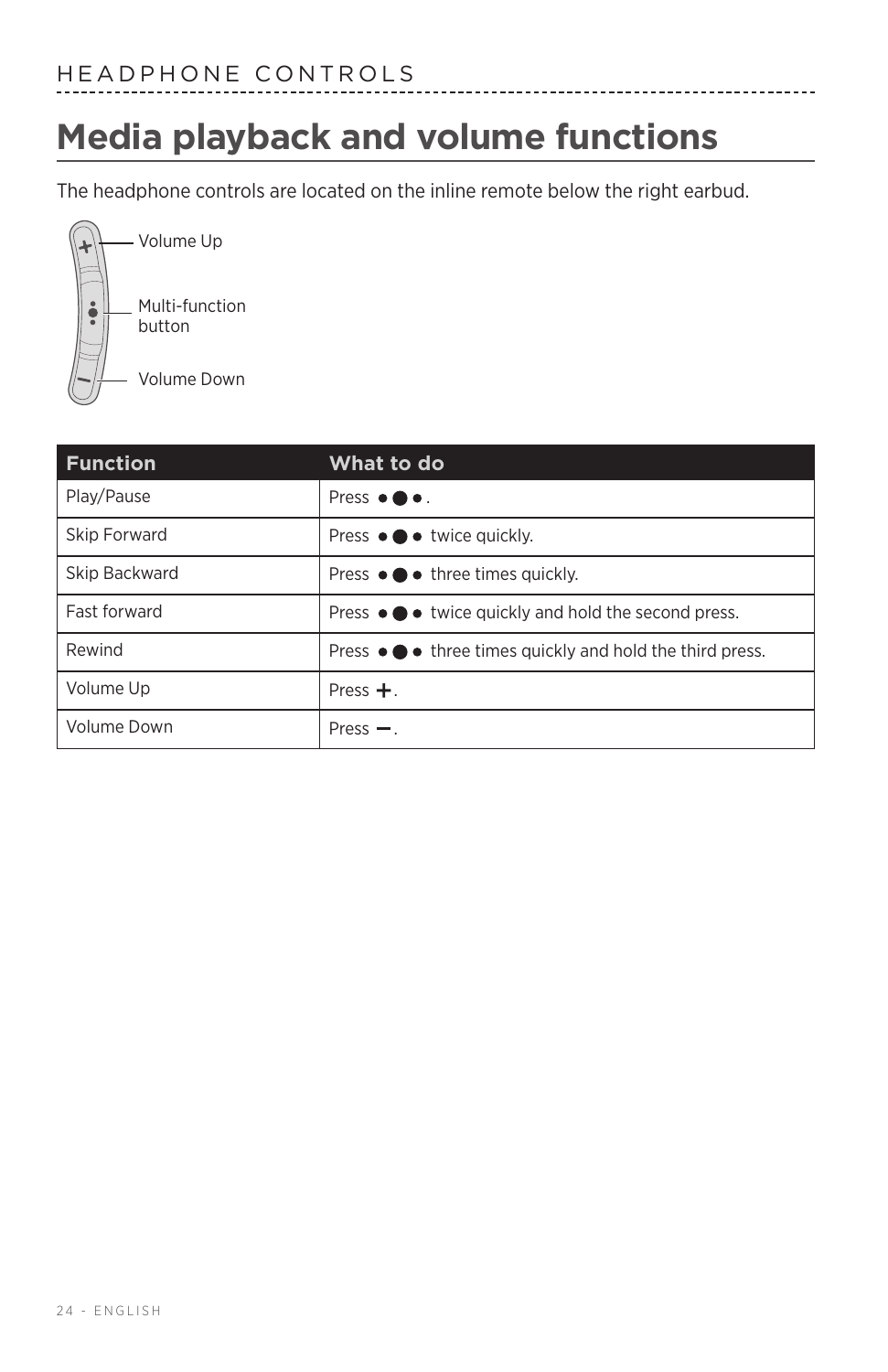## <span id="page-24-0"></span>**Call functions**

| <b>Function</b>                                                   | What to do                                                                                                |  |
|-------------------------------------------------------------------|-----------------------------------------------------------------------------------------------------------|--|
| Answer a call                                                     | Press $\bullet \bullet \bullet$ .                                                                         |  |
| End a call                                                        | Press $\bullet \bullet$ .                                                                                 |  |
| Decline an incoming call                                          | Press and hold $\bullet \bullet \bullet$ for one second.                                                  |  |
| Answer a second incoming call<br>and put the current call on hold | While on a call, press $\bullet \bullet \bullet$ once.                                                    |  |
| Decline a second incoming call<br>and stay on current call        | While on a call, press and hold $\bullet \bullet \bullet$ for one second.                                 |  |
| Switch between two calls                                          | With two active calls, press $\bullet \bullet \bullet$ twice.                                             |  |
| Create a conference call                                          | With two active calls, press and hold $\bullet \bullet \bullet$ for one second.                           |  |
| Activate voice control                                            | While not on a call, press and hold $\bullet \bullet \bullet$ for one second.                             |  |
|                                                                   | Refer to your mobile device's owners guide for compatibility<br>and usage information about this feature. |  |
| Mute/unmute a call                                                | While on a call, press $+$ and $-$ simultaneously.                                                        |  |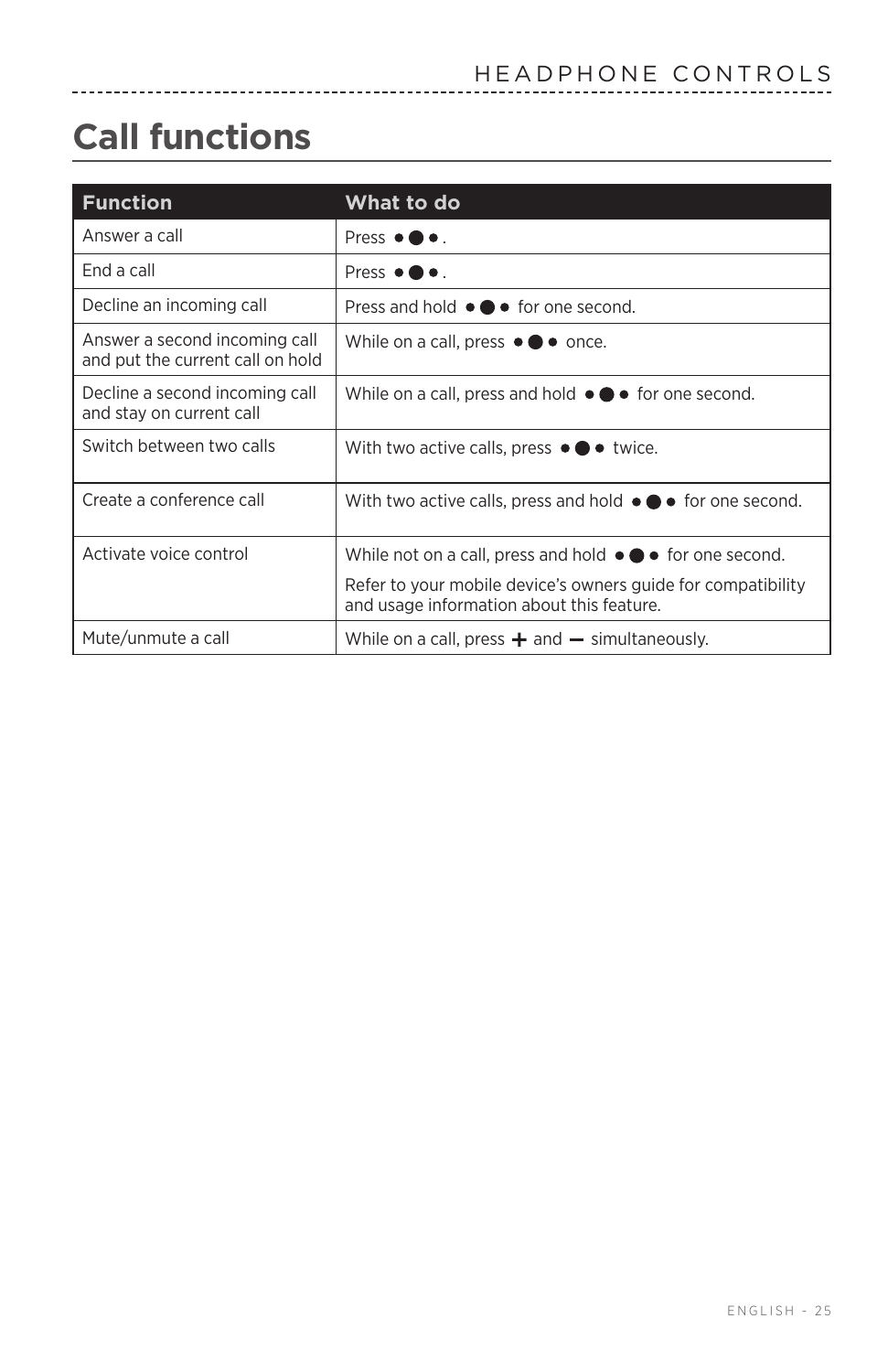## <span id="page-25-0"></span>**Storing**

- Turn off the headphones when not in use.
- Before storing the headphones for more than a few months, fully charge the battery.
- Place the headphones in the carry case for storage.

## **Cleaning**

Your headphones may require periodic cleaning.

**StayHear**®**+ Pulse tips:** Remove the tips from the earbuds and wash them with a mild detergent and water. Make sure you thoroughly rinse and dry the tips before attaching them to the earbuds.

**Headphone nozzles:** Clean only with a dry, soft cotton swab or equivalent. Never insert any cleaning tool into the nozzle.

## **Replacement parts and accessories**

Replacement parts and accessories can be ordered through Bose customer service. See ["Customer service" on page 27](#page-26-1).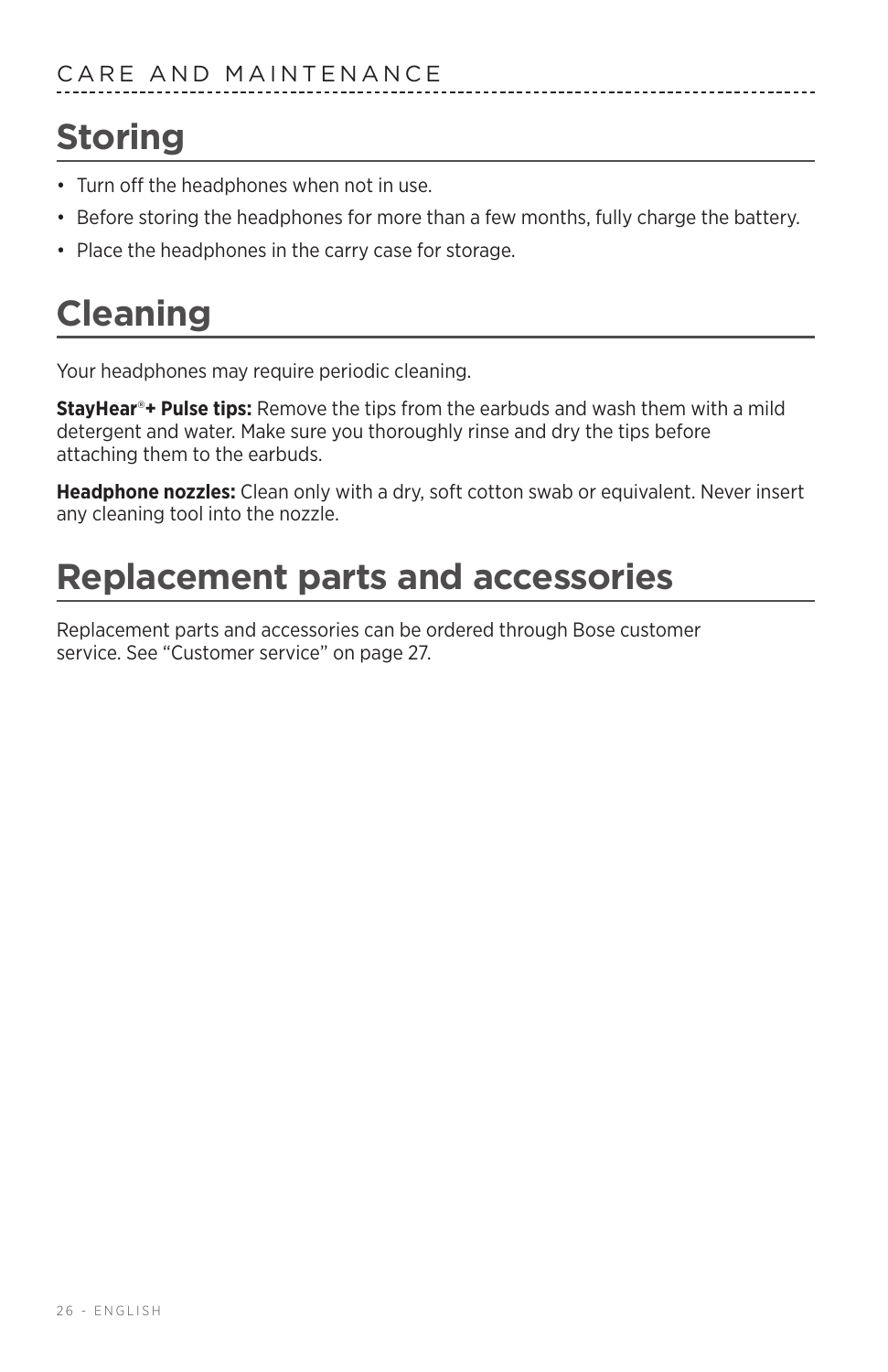## <span id="page-26-1"></span><span id="page-26-0"></span>**Customer service**

For additional help using your headphones:

- Visit: global.Bose.com/Support/SSP
- Contact Bose customer service. Refer to the in-carton literature for contact information.

## **Limited warranty**

Your SoundSport® Pulse wireless headphones are covered by a limited warranty. Details of the limited warranty are provided on the product registration card that is included in the carton. Please refer to the card for instructions on how to register. Failure to register will not affect your limited warranty rights.

The warranty information provided with this product does not apply in Australia and New Zealand. See our website at www.bose.com.au/warranty or www.Bose.co.nz/warranty for details of the Australia and New Zealand warranty.

## **Technical information**

**Input Rating:**  $5V = -1$  1A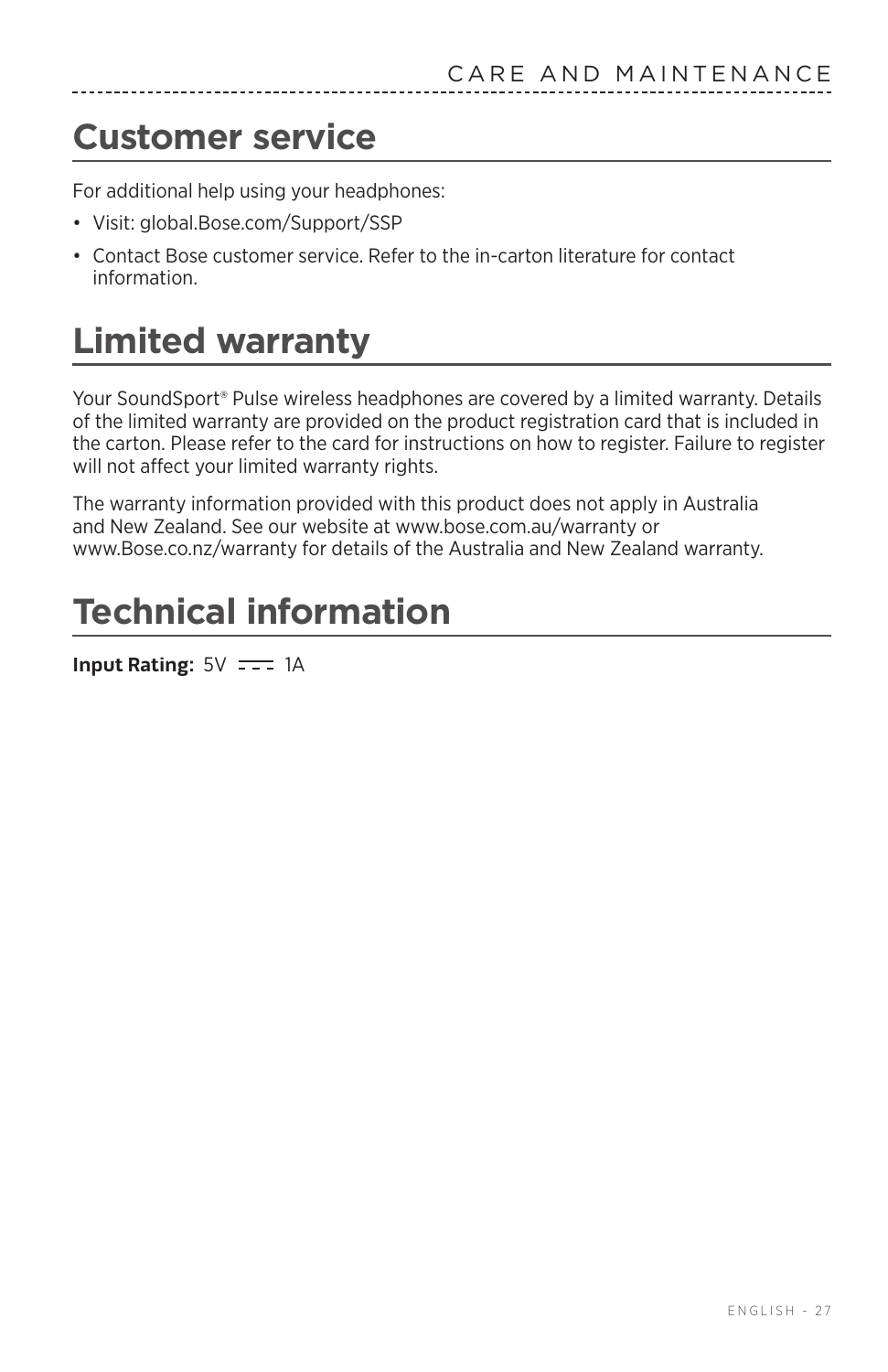#### <span id="page-27-0"></span>TROUBLESHOOTING

| Problem                                         | What to do                                                                                                                                                                                                                                                    |
|-------------------------------------------------|---------------------------------------------------------------------------------------------------------------------------------------------------------------------------------------------------------------------------------------------------------------|
| Headphones don't<br>turn on                     | • Power on the headphones (see "Powering on/off" on page 9).                                                                                                                                                                                                  |
|                                                 | • Charge the battery.                                                                                                                                                                                                                                         |
| Headphones don't                                | • On your mobile device:                                                                                                                                                                                                                                      |
| pair with mobile<br>device                      | - Turn the <i>Bluetooth</i> ® feature off and then on.                                                                                                                                                                                                        |
|                                                 | - Delete your Bose® SoundSport® Pulse headphones from the<br>Bluetooth list on your mobile device. Pair again.                                                                                                                                                |
|                                                 | Move your mobile device closer to the headphones and away from any<br>interference or obstructions.                                                                                                                                                           |
|                                                 | • Pair a different mobile device (see "Pairing your mobile device using<br>the Bose® Connect app" on page 17).                                                                                                                                                |
|                                                 | • Visit: global.Bose.com/Support/SSP to see how-to videos.                                                                                                                                                                                                    |
|                                                 | • Clear the headphone pairing list: Press and hold the Power/Bluetooth<br>button for 10 seconds until you hear "Bluetooth device list cleared."<br>Delete your Bose SoundSport Pulse headphones from the Bluetooth<br>list on your mobile device. Pair again. |
| Headphones                                      | • Make sure your mobile device supports NFC.                                                                                                                                                                                                                  |
| don't pair with<br>NFC-enabled mobile<br>device | • Unlock your mobile device and turn on the Bluetooth and NFC<br>features.                                                                                                                                                                                    |
|                                                 | • Tap the NFC touchpoint on the back of your mobile device to the back<br>of the inline remote.                                                                                                                                                               |
| No sound                                        | Power on the headphones and charge the battery.                                                                                                                                                                                                               |
|                                                 | Increase the volume on your headphones and mobile device.                                                                                                                                                                                                     |
|                                                 | Press the Power/Bluetooth button to hear the connected mobile<br>device. Make sure you are using the correct device.                                                                                                                                          |
|                                                 | Move your mobile device closer to the headphones and away from any<br>$\bullet$<br>interference or obstructions.                                                                                                                                              |
|                                                 | Use a different music source.<br>$\bullet$                                                                                                                                                                                                                    |
|                                                 | • Pair a different mobile device (see "Pairing your mobile device using<br>the Bose® Connect app" on page 17).                                                                                                                                                |
|                                                 | If two mobile devices are connected, pause the first mobile device and<br>play the other mobile device.                                                                                                                                                       |
|                                                 | If two mobile devices are connected, move the mobile devices within<br>range of the headphones (30 ft. or 10 m).                                                                                                                                              |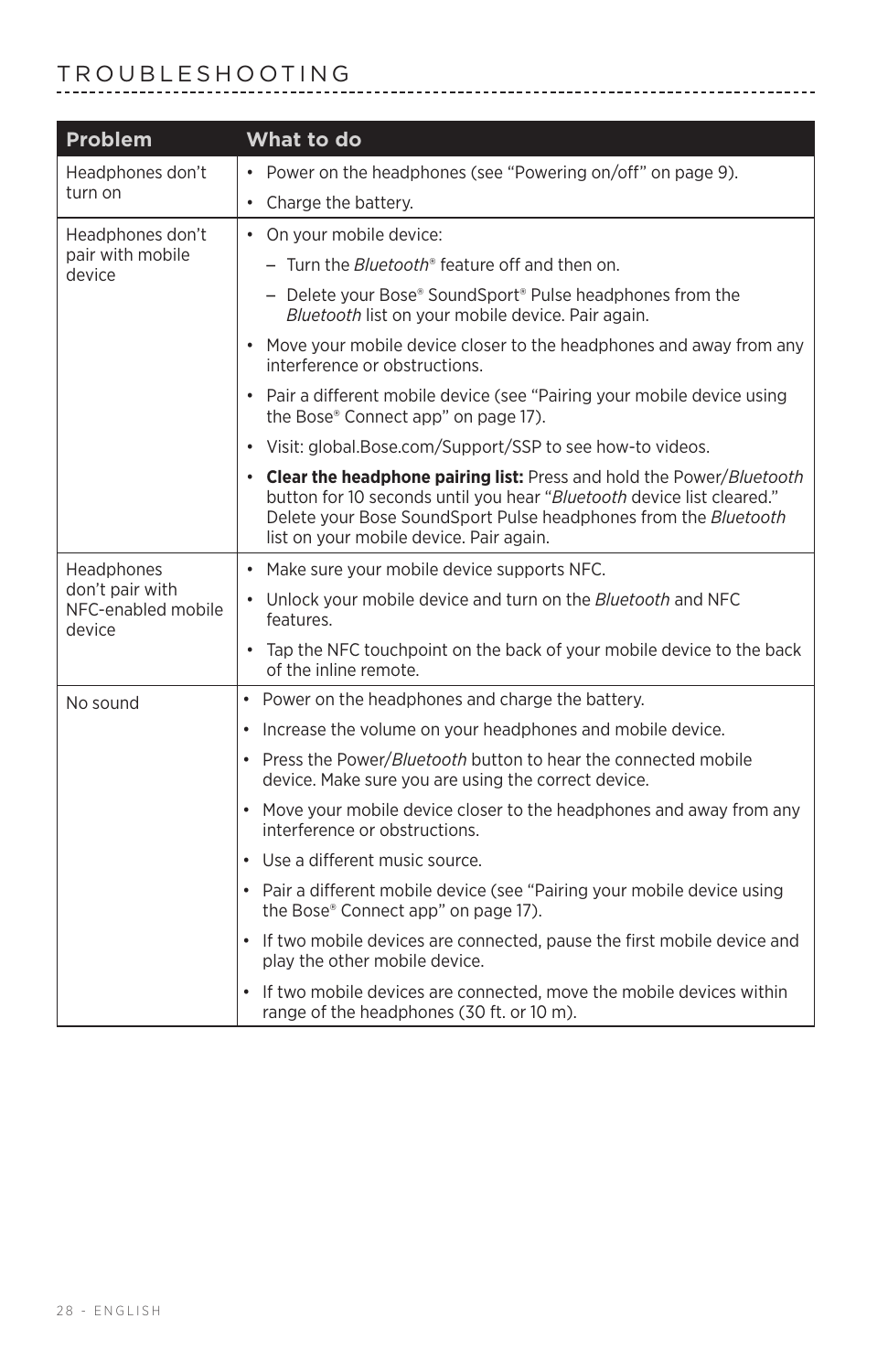| <b>Problem</b>                                       | What to do                                                                                                                                                                                                                                  |
|------------------------------------------------------|---------------------------------------------------------------------------------------------------------------------------------------------------------------------------------------------------------------------------------------------|
| Poor sound quality                                   | • Use a different music source.                                                                                                                                                                                                             |
|                                                      | • Pair a different mobile device (see "Pairing your mobile device using<br>the Bose® Connect app" on page 17).                                                                                                                              |
|                                                      | Disconnect the second mobile device.<br>$\bullet$                                                                                                                                                                                           |
|                                                      | Move the mobile device closer to the headphones, and away from any<br>interference or obstructions.                                                                                                                                         |
|                                                      | Clear any debris or wax buildup from the earbuds and headphone<br>nozzles.                                                                                                                                                                  |
| Headphones don't<br>charge                           | • Open the hinged door on the bottom of the right earbud and securely<br>connect the small end of the USB cable to the USB connector. Make<br>sure the connector on the cable is correctly aligned with the connector<br>on the headphones. |
|                                                      | • Secure both ends of the USB cable.                                                                                                                                                                                                        |
|                                                      | • If your headphones have been exposed to high or low temperatures,<br>let the headphones return to room temperature and then try charging<br>again.                                                                                        |
| Heart rate does<br>not appear in Bose<br>Connect app | • In the Bose Connect app, make sure your Bose® SoundSport® Pulse<br>headphones are connected to your mobile device.                                                                                                                        |
|                                                      | • Make sure the left earbud fits securely in your ear. You may need to try<br>a different size StayHear®+ Pulse tip.                                                                                                                        |
|                                                      | • Close and relaunch the Bose Connect app.                                                                                                                                                                                                  |
|                                                      | • Power the headphones off and then on.                                                                                                                                                                                                     |
|                                                      | • On your mobile device, turn the <i>Bluetooth</i> feature off and then on.                                                                                                                                                                 |
| Heart rate does not<br>appear in fitness app         | • In the Bluetooth list on your mobile device, make sure your<br>Bose® SoundSport® Pulse headphones are selected.                                                                                                                           |
|                                                      | • Make sure the left earbud fits securely in your ear. You may need to try<br>a different size StayHear®+ Pulse tip.                                                                                                                        |
|                                                      | • In some fitness apps, you may need to select "Start workout" to view<br>your heart rate.                                                                                                                                                  |
|                                                      | • Close and relaunch the fitness app.                                                                                                                                                                                                       |
|                                                      | • Power the headphones off and then on.                                                                                                                                                                                                     |
|                                                      | • On your mobile device, turn the Bluetooth feature off and then on.                                                                                                                                                                        |
|                                                      | • Refer to your fitness app's help menu for more information on<br>connecting to a heart rate sensor.                                                                                                                                       |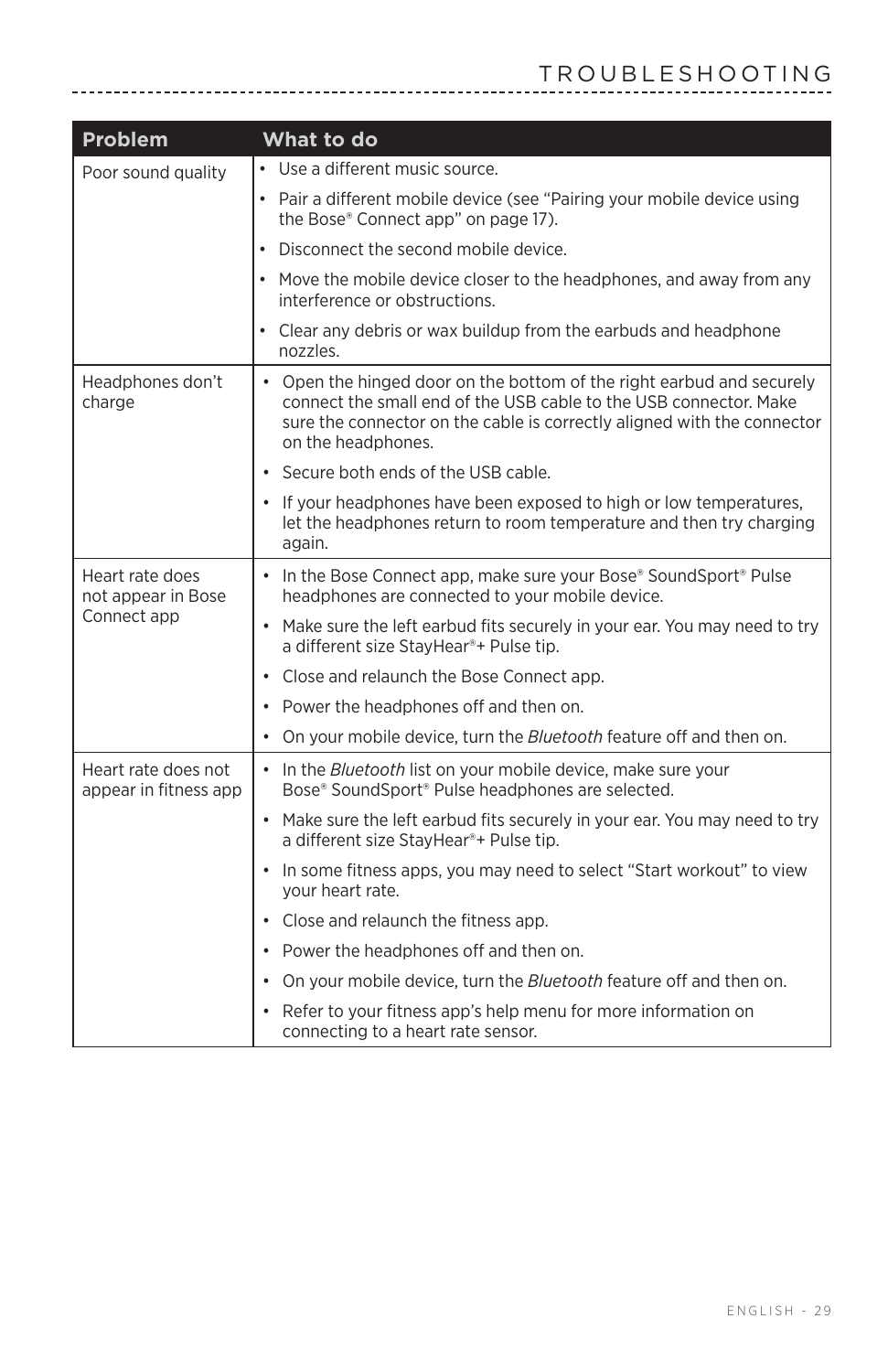# TROUBLESHOOTING

| Problem                                          | What to do                                                                                                                     |
|--------------------------------------------------|--------------------------------------------------------------------------------------------------------------------------------|
| Heart rate drops out                             | Make sure the left earbud fits securely in your ear. You may need to try<br>a different size StayHear <sup>®+</sup> Pulse tip. |
|                                                  | Clean the heart rate sensor on the left earbud.                                                                                |
|                                                  | Close and relaunch the fitness app.                                                                                            |
|                                                  | • Power the headphones off and on.                                                                                             |
| StayHear <sup>®+</sup> Pulse<br>tips falling off | Securely attach the tips to the earbuds (see "Changing the StayHear <sup>®+</sup><br>Pulse tips" on page 15.)                  |
| Lost StayHear <sup>®+</sup><br>Pulse tips        | Contact Bose customer service for replacement tips (see "Customer"<br>service" on page 27).                                    |